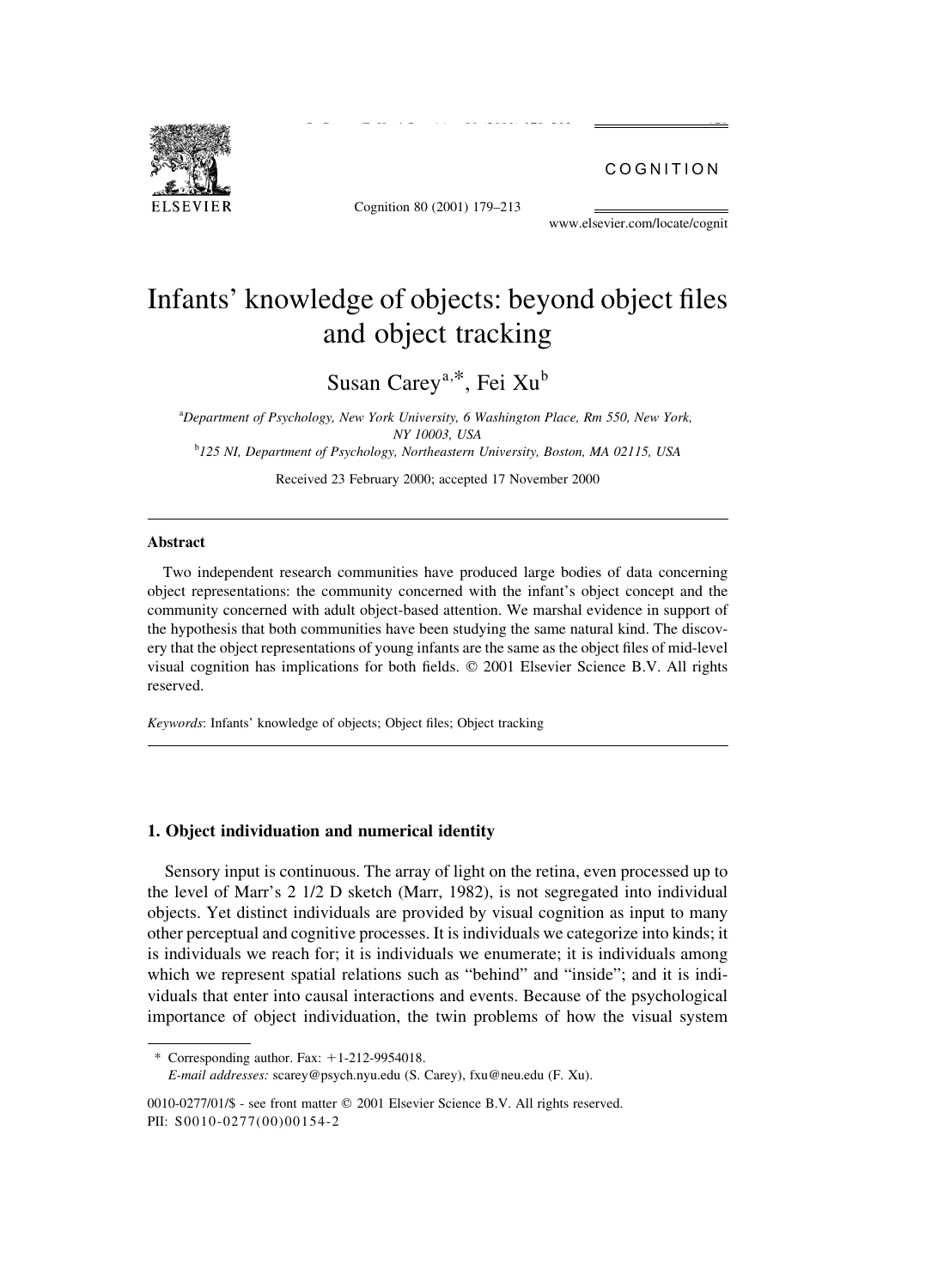establishes representations of individuals from the continuous input it receives and the development of these processes in infancy have engaged psychologists for almost a century.

Human language, and cognition more generally, makes a principled distinction between *individuals* and their *properties*. One of the quantificational functions of noun phrases is to denote individuals and sets of individuals, whereas predicates denote properties of those individuals. Accordingly, the literatures of metaphysics and philosophy of language distinguish between sortals (concepts that provide criteria for individuation and numerical identity) and non-sortals (Gupta, 1980; Hirsch, 1982; Macnamara, 1986; Wiggins, 1980). Similarly, the object-based attention literature (see papers in this volume) argues for a principled distinction between processes that index individuals and track them through time and processes that bind representations of features to representations of those individuals.

The study of object representations in infancy has an intellectual history independent of the object-based attention literature. Piaget's pioneering studies of object permanence were motivated by Kantian considerations of the origins of ontological commitments (space, time, object, causality). Piaget (1954), like Quine (1960), wondered how infants, assumed to be endowed initially only with sensorimotor representations, could construct representations of individual objects which exist independent of them. Notice that the issue of Piagetian object permanence is at the heart of the problem of numerical identity of objects with which one has lost perceptual contact. When we credit infants with an appreciation of object permanence, we assume that they know it is the same object that they saw disappear under the cloth that they are now retrieving. As is well known, Piaget believed that infants did not acquire true object permanence until 18–24 months, the end of what he called the period of sensorimotor intelligence. Even successful retrieval of objects hidden under and behind barriers at around 9 months is consistent with mere empirical rules that lead the child to predict that if an object is seen disappearing behind the barrier, an object will be found there (with no commitment as to whether it is the same object or a different one). However, there is now ample evidence, some of which we will review here, that infants as young as 2.5 months establish representations of individuated objects and track them through time, even when occluded.

Thus, both literatures, that on mid-level object-based attention and that on object representations in infancy, involve parallel problems, in particular those of the bases of object individuation and numerical identity. Recently, many have suggested that both communities have actually been studying the same psychological mechanisms; that is, that the object representations of young infants are identical to those that are served up by mid-level object-based attention (Leslie, Xu, Tremoulet, & Scholl, 1998; Scholl & Leslie, 1999; Simon, 1997; Uller, Carey, Huntley-Fenner, & Klatt, 1999). We endorse this proposal, with an important emphasis on young. Our paper has three main goals. First, we wish to introduce the literature on infant object representations to researchers studying object-based attention. Next, we summarize the considerations in favor of the hypothesis that the representations of the mid-level object tracking system are those that subserve object representations of young infants. Finally, we consider what practitioners of each discipline have to learn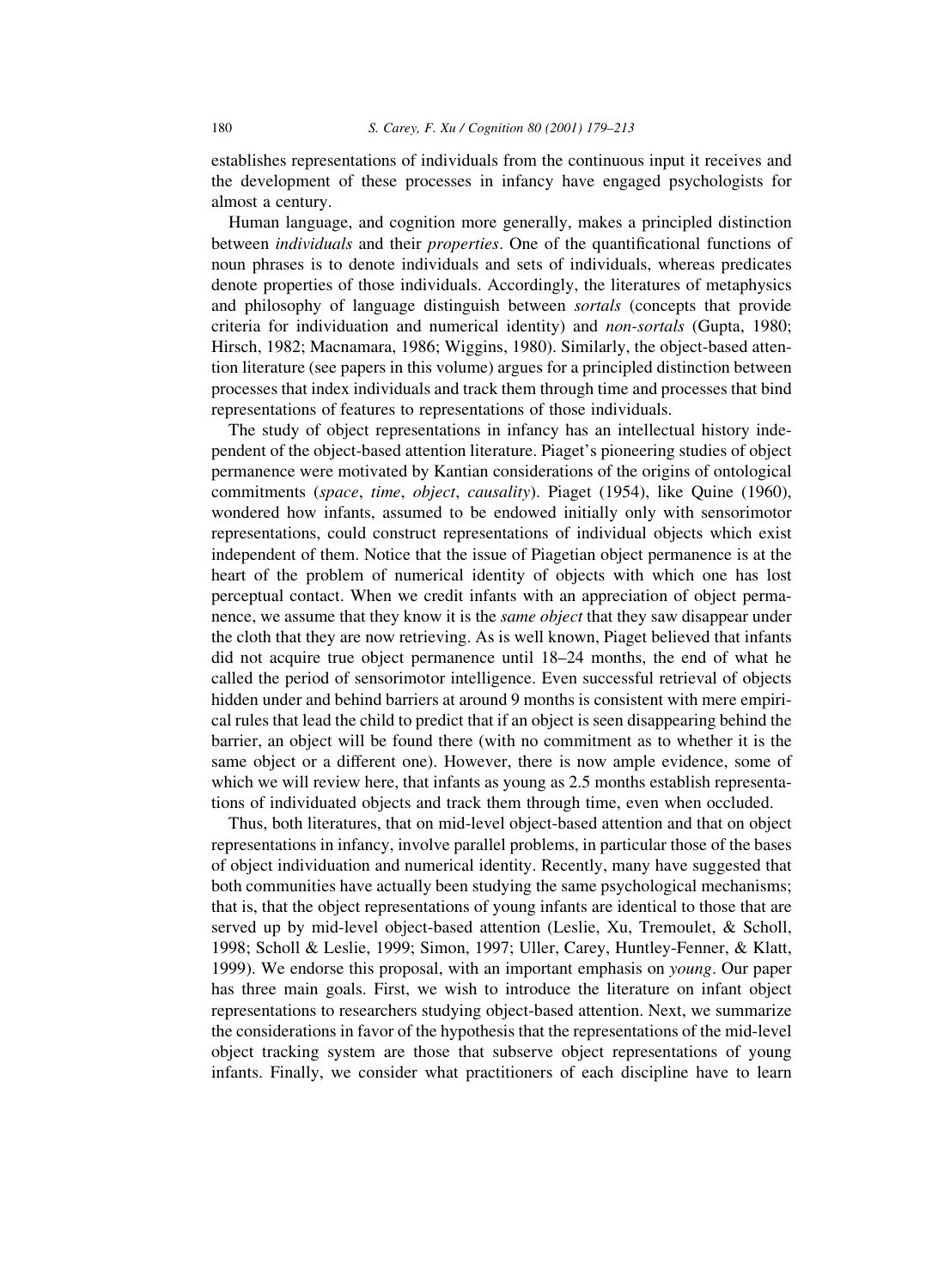from those of the other if we accept this hypothesis. Although many of the arguments in this paper are highly speculative, we believe that this exercise will inform both communities and open new venues of empirical research.

### 2. Two distinct representational systems in the service of object individuation

In adults, there is prima facie evidence that at least two distinct representational systems underlie object individuation. The first is the mid-level vision system (midlevel because it falls between low level sensory processing and high level placement into kind categories) that establishes object file representations, and that indexes attended objects and tracks them through time (see the papers in this volume). This first system (called in this paper the mid-level object file system) privileges spatiotemporal information in the service of individuation and numerical identity. Individual objects are coherent, spatially separate and separately movable, spatiotemporally continuous entities.<sup>1</sup> Features such as color, shape, and texture may be bound in the representations of already individuated objects; they play a secondary role in decisions about numerical identity, when spatiotemporal evidence is neutral. Furthermore, a small number of attended objects may be indexed in parallel, the indexed individuals tracked through time and occlusion, the spatial relations among indexed individuals represented. Pylyshyn (2001) dubs these indexes FINSTs (FINgers of INSTantiation), for they serve a deictic function, like a finger point at an individual object. Here we adopt the assumption made by Kahneman, Treisman, and Gibbs (1992), and endorsed by Pylyshyn, about the relation between the indexing processes (Pylyshyn's FINSTs) and object files. Object files are symbols for individuals and FINSTs are the initial spatiotemporal addresses of those individuals. FINSTs might be thought of as the initial phase of an object file, before any features have been bound to it.

The second system (called in this paper the kind-based object individuation system) is fully conceptual, drawing on kind information for decisions about individuation and numerical identity. For adults, individuation is based on kind information when no relevant spatiotemporal evidence is available, as when we decide that the cup on the windowsill is the same one we left there yesterday, but the cat on the windowsill is not the same individual as the cup we left there yesterday. Sometimes kind information overrides spatiotemporal continuity, as when we decide that a person ceases to exist when she dies, in spite of the spatiotemporal continuity of her body. Property/featural changes are relevant to individuation at the conceptual level, but not on their own. Our inferences concerning the relevance of property changes to individuation are kind-relative. For example, a puppy may be the same individual as a large dog a month later, but a small cup will not be the same

 $1$  The exact characterization of the individuals that are indexed by FINSTs and are represented by object files is a matter awaiting empirical investigation. See Scholl, Pylyshyn, and Feldman (2001) for a first investigation into what individuals can be tracked in multiple object tracking (MOT) studies. It seems likely that groups of spatially separate entities undergoing common motion are construed as individuals in these studies. As we argue in Section 6, the infant literature bears on this issue.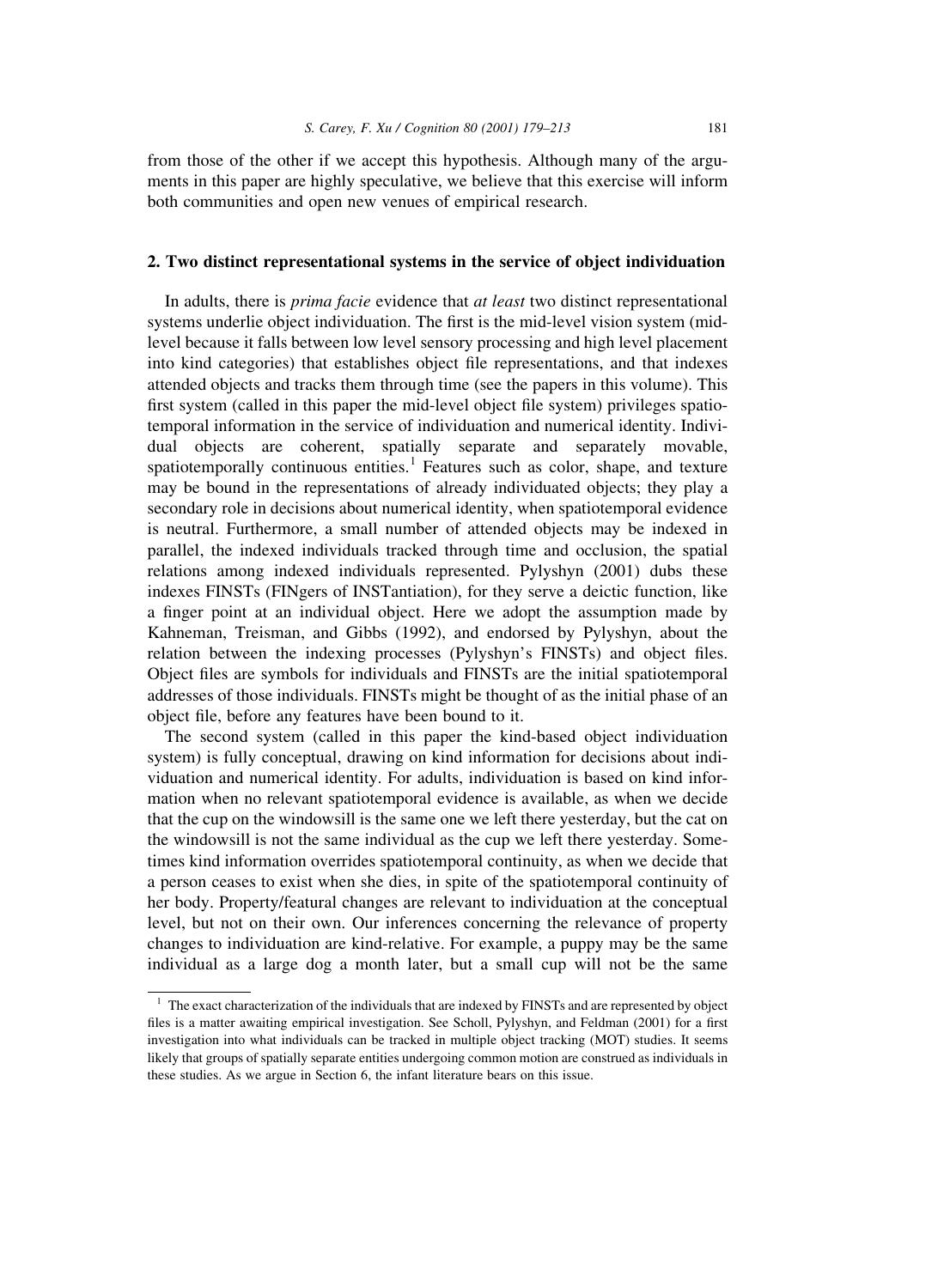

Fig. 1. Prima facie evidence for two mechanisms of object individuation.

individual as a large cup a month later. Similarly, color differences do not signal distinct individual chameleons, but they do signal distinct individual frogs.

Fig. 1 illustrates the operation of the two systems in establishing numerical identity. First examine Panel 1. Imagine that you lose perceptual contact with the scene, and return 5 min later to view Panel 2. How would you describe what has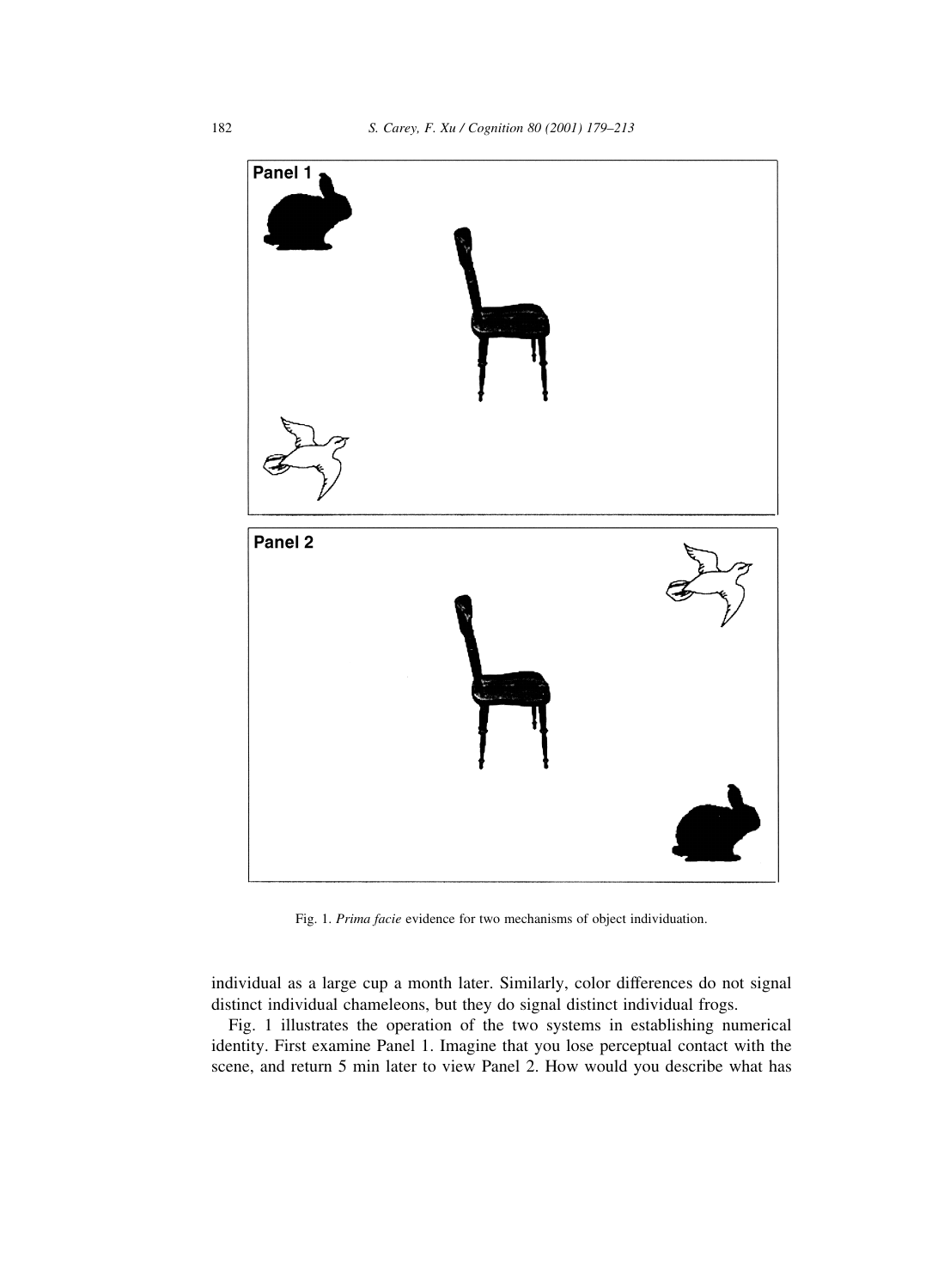happened? You would probably say that the rabbit has moved from above and to the left of the chair to below and to the right of it, while the bird has moved from the bottom left to the top right. In this account, numerical identity (sameness in the sense of same one) is being carried by kind membership; it is the rabbit and the bird each of whom you assume has moved through time. The conceptual, kind-based, system of individuation is responsible for establishing the object tokens in this case. Now imagine that a fixation point replaces the chair, and Panels 1 and 2 are projected one after the other onto a screen, while you maintain fixation on the common fixation point. If the timing of the stimuli supports apparent motion, what would your perception be? Rather than seeing a bird and a rabbit each moving diagonally, you see two individuals each changing back and forth between a white bird-shaped object and a black rabbit-shaped object as they move side to side. The visual system that computes the numerical identity of the objects that undergo apparent motion in arrays such as Fig. 1 minimizes the total amount of movement; this system takes into account property or kind information only when spatiotemporal considerations are equated (see Nakayama, He, & Shimojo, 1995, for a review). The mid-level object file system is responsible for establishing the object tokens in this case, and it settles on a different solution than does the kind-based object individuation system.

We shall argue that studies on object individuation in infancy lend support for the suggestion that kind-based object individuation is architecturally distinct from the mid-level object file system. But we must begin by providing some evidence that, contra Piaget, young infants establish representations of individual objects and track them through time. Before we consider the nature of the processes that subserve object representations in early infancy, we must be convinced that there are object representations in early infancy.

# 3. Object individuation and numerical identity in the first year of life

Studies using the violation of expectancy looking time methodology have pushed back the age of the representation of object permanence to 2.5 months (Baillargeon & DeVos, 1991; Hespos & Baillargeon, in press; Spelke, Breinlinger, Macomber, & Jacobson, 1992). In these experiments, infants watch events unfold before them. After being familiarized or habituated to the events, typically they are shown, in alternation, an expected outcome (an outcome that is consistent with adults' understanding of the physical world) and an unexpected outcome (an outcome that is inconsistent with adults' understanding of the physical world, a magic trick). If infants have the same understanding of the events as do adults, they should look longer at the unexpected outcome relative to the expected outcome. Often, but not always, these studies involve events unfolding behind screens, the outcome of the magic trick being revealed upon removal of the screen. These studies require no training; one simply monitors looking times as the infant watches what is happening. Thus, this method taps spontaneous representation of objects and events.

This method yields interpretable findings in newborns (e.g. Slater, Johnson, Brown, & Badenoch, 1996), and is widely used in studies of infants of 2 months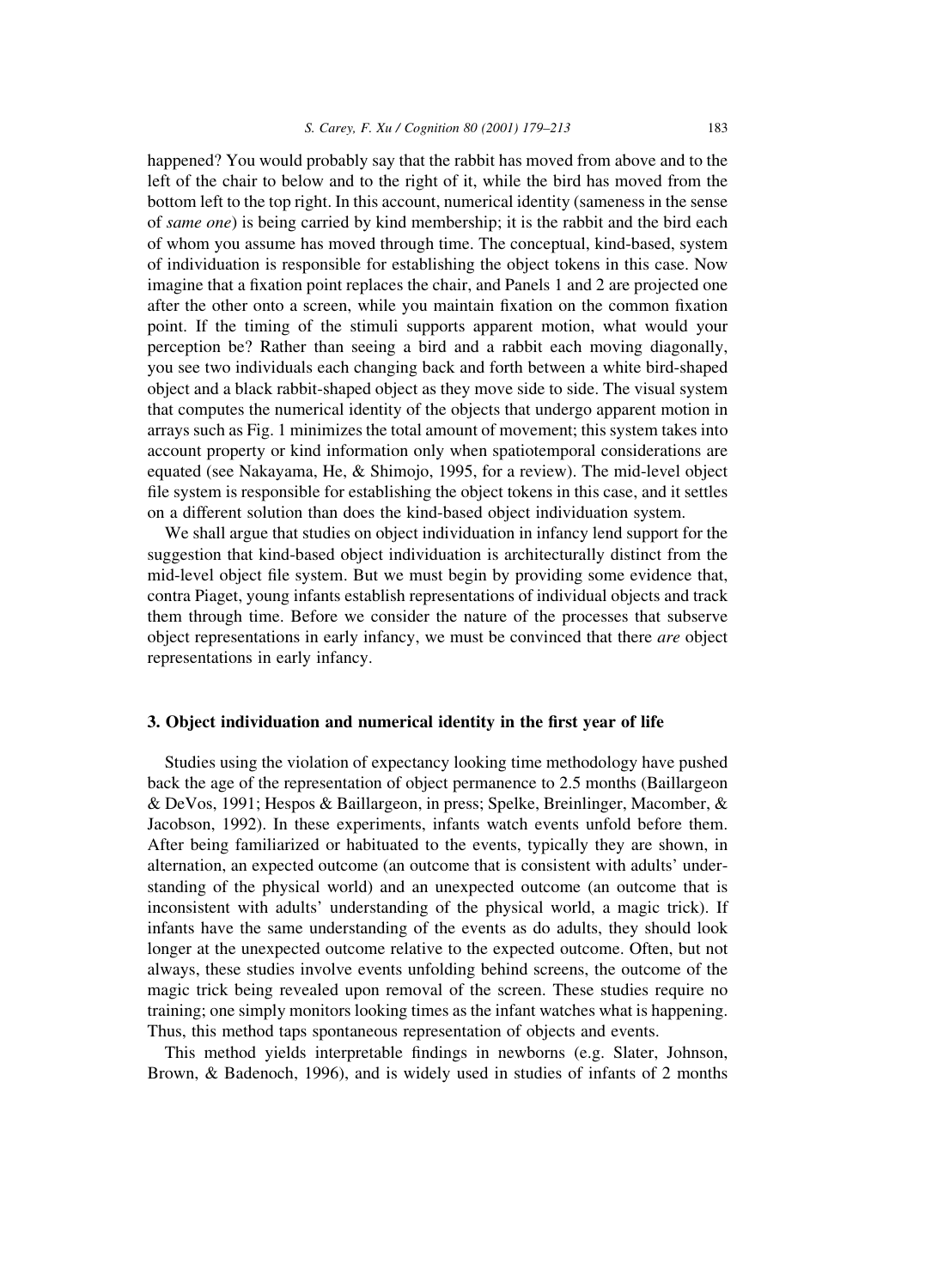

Fig. 2. Schematic representation of experimental paradigm in Spelke, Kestenbaum, Simons, and Wein (1995).

and older. Here we briefly describe two studies using this methodology that illuminate the relation between object permanence and infants' use of spatiotemporal information in the service of object individuation. By spatiotemporal information we mean location or motion information - spatial separation in the frontal plane or in depth, and continuity or discontinuity in an object's trajectory.

Spelke, Kestenbaum, Simons, and Wein (1995) showed that infants do not merely expect objects to continue to exist when out of view, but also that they interpret spatiotemporal discontinuity as evidence for two numerically distinct objects. They showed 4.5-month-old infants two screens with a gap in between, from which objects emerged as in Fig. 2. One object emerged from the left edge of the left screen and then returned behind that screen, and after a suitable delay, a second, physically identical object emerged from the right edge of the right screen and then returned behind it. No object ever appeared in the space between the two screens.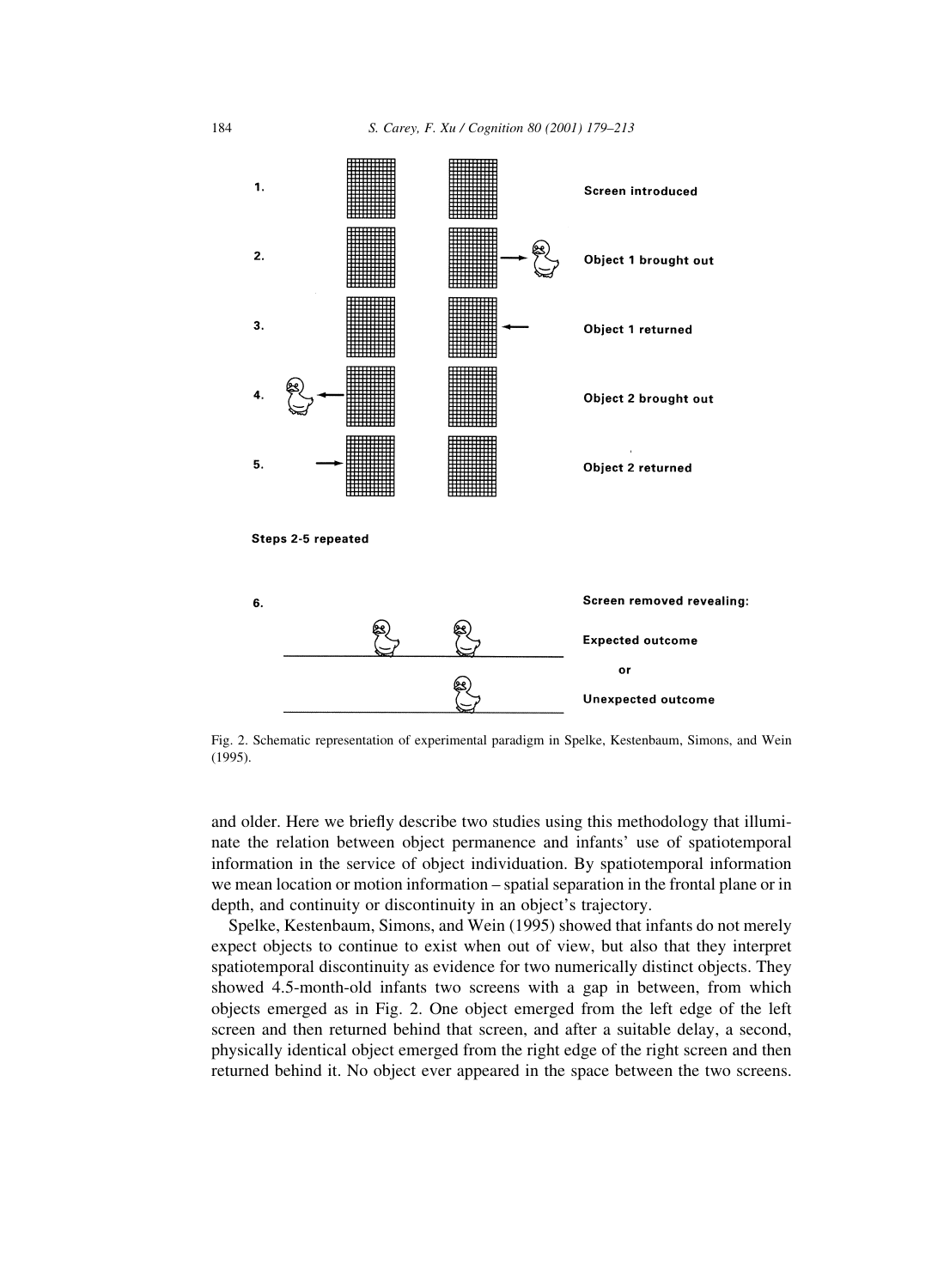Since an object cannot get from point A to point B without traversing a spatiotemporally continuous path, adults conclude that there must be two numerically distinct objects involved in this event. What about these young infants? After habituation, the screens were removed, revealing only one object (the unexpected outcome) or two objects (the expected outcome). The infants looked reliably longer at the oneobject outcome, suggesting they, too, established representations of two distinct objects in this event. A control condition established that infants indeed analyzed the path of motion, and did not expect two objects just because there were two screens. If the object did appear in the space between the two screens, a different pattern of looking was obtained.<sup>2</sup>

Using a different procedure, Wynn (1992) provided further evidence that infants are able to use spatiotemporal discontinuity in object individuation. Five-month-old infants watched a Mickey Mouse doll being placed on a puppet stage. The experimenter then occluded the doll from the infant's view by raising a screen, and placed a second doll behind the screen. The screen was then lowered, revealing either the expected outcome of 2 dolls, or the unexpected outcome of 1 doll or 3 dolls. Infants looked longer at the unexpected outcomes of 1 or 3 objects than at the expected outcome of 2 objects. Wynn interpreted these studies as showing that infants can add  $1 + 1$  to yield precisely  $2<sup>3</sup>$  Whatever these studies tell us about infants' capacity for addition, success depends on the infant's ability to use spatiotemporal discontinuity to infer that the second Mickey Mouse doll was numerically distinct from the first one.

These results suggest that (1) infants represent objects as continuing to exist when they are invisible behind barriers, (2) infants distinguish one object from two numerically distinct but featurally identical objects, distinguishing one object from one object and another object, and (3) the information infants draw upon for object individuation and for establishing numerical identity is spatiotemporal. If spatiotemporal discontinuity is detected, young infants establish representations of two numerically distinct objects.

Contrary to Piaget's position that processes for establishing representations that trace individual objects through time and occlusion develop slowly over the first 2 years of human life, these studies indicate that they are in place by 4 months of age.

 $2 \text{ In Spelke, Kestenbaum, Simons, and Wein (1995), 5-month-old infants were agnostic as to how many$ objects were involved in the continuous event; in a replication with 10-month-olds, infants established a representation of a single object in the continuous motion event, reversing the pattern of preference from the outcomes of the discontinuous motion condition (Xu & Carey, 1996). What is important is that in both experiments the pattern of looking differed between the two conditions (continuous motion vs. discontinuous motion). Thus, when they detected spatiotemporal discontinuity, infants created representations of two numerically distinct, though featurally identical, objects.

<sup>&</sup>lt;sup>3</sup> Wynn (1992) and her many replicators (Feigenson, Carey, & Spelke, in press; Koechlin, Dehaene, & Mehler, 1998; Simon, Hespos, & Rochat, 1995) also included a subtraction condition:  $2 - 1 = 2$  or 1. Infants looked longer at the outcomes of two objects, the unexpected outcome in this condition. Irrespective of what these studies show about infant representation of number (see Simon, 1997; Uller et al., 1999), here we emphasize their implications for infant representations of objects.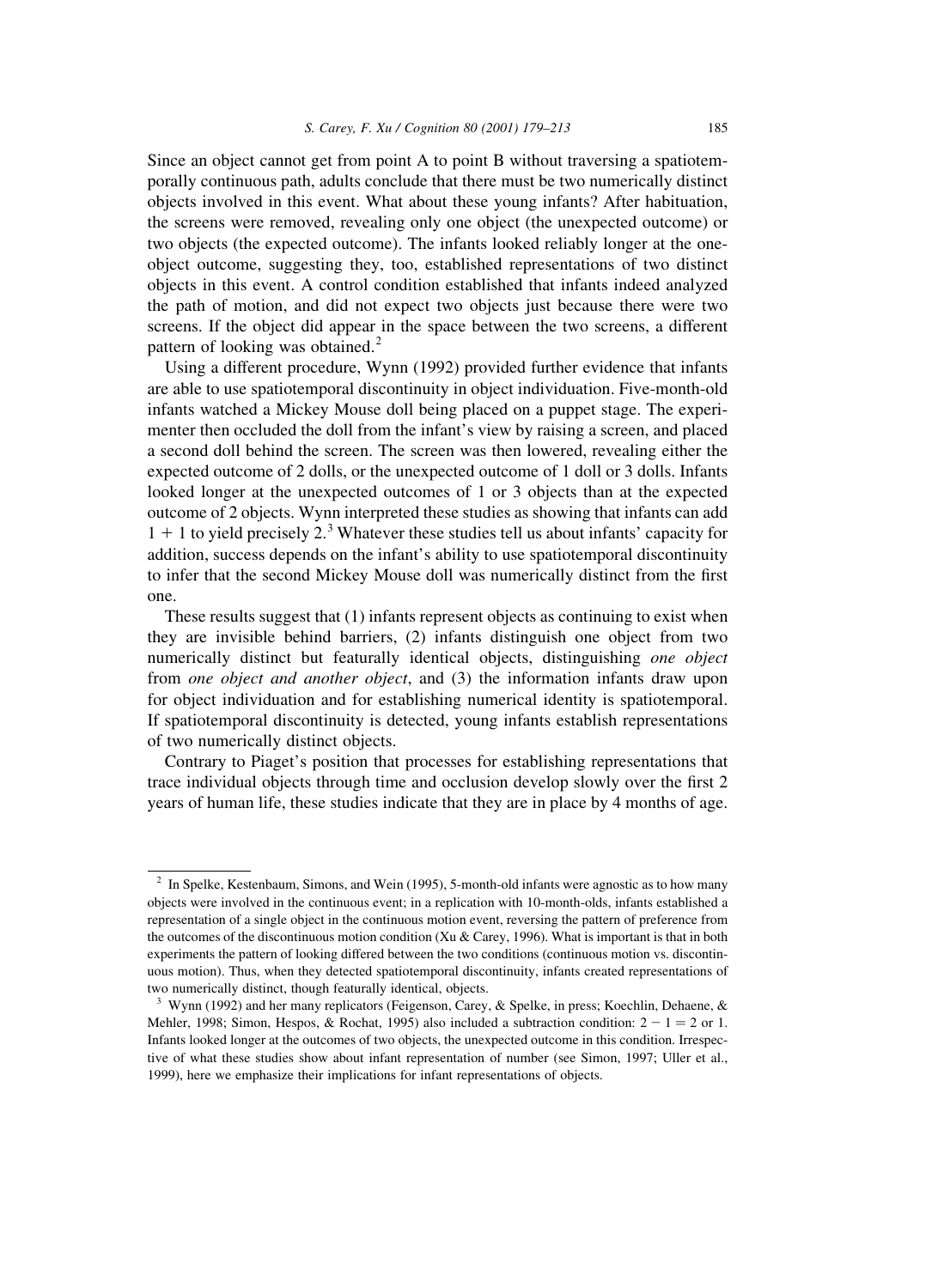Other studies push this age as low as 2 months (e.g. Hespos & Baillargeon, in press), and some have argued that these abilities may be given innately (e.g. Spelke, 1996).

### 4. Does the mid-level object file system underlie infant object representations?

As argued by Leslie et al. (1998) and Scholl and Leslie (1999), the identification of object representations in young infants with the object files of object-based attention rests on several considerations. First, and most importantly, both systems privilege spatiotemporal information in decisions about individuation and numerical identity. Second, both systems are subject to the same set size limitation of parallel individuation; that is, only three (or four) objects can be indexed and tracked simultaneously. Third, the object representations of both systems survive occlusion, and object tracking is sensitive to the distinction between loss of visual contact that signals cessation of existence and loss of visual contact that does not.

# 4.1. Primacy of spatiotemporal information

In the mid-level object file system, the questions of individuation and numerical identity concern the bases on which an indexed object retains its index, as opposed to a new object file being established or a new index being assigned. Pylyshyn (2001) and Scholl (2001) both touch on evidence suggesting that spatiotemporal continuity is the primary determinant of numerical identity in this system. Features of an indexed object can change and may be represented as such (see also Kahneman et al., 1992). This is seen clearly in apparent motion studies; the visual system has no problem seeing totally distinct features as states of a single moving object. In order to see apparent motion in cases such as that illustrated in Fig. 1, the visual system must decide which object to pair with which object. To a first approximation, spatiotemporal considerations decide the matter. In such simple displays, the system will minimize the total amount of movement, and will happily override featural information in favor of a motion of two objects each changing color, size and shape as well as kind. However, featural information can play a secondary role: when spatiotemporal information does not unambiguously favor one solution over the other, featural changes are taken into account (see Nakayama et al., 1995, for a review).

The phenomenon of the "tunnel effect" (Burke, 1952) further underscores that new object files are not opened on the basis of featural differences. The tunnel effect is the perception of object unity when objects disappear behind a barrier, reappearing later out the other side. Michotte and Burke (1951) dubbed this phenomenon "amodal completion" because observers do not see the object behind the screen (unlike in apparent motion or subjective contours). Rather, observers encode the event as involving a single object despite the discontinuity of perceptual input, and they can even describe its hidden trajectory. Spatiotemporal considerations determine amodal completion (the speed of the object, the time behind the occluder, the relative sizes of the objects to that of the occluder). What do not matter are the features of the objects; a green circle entering behind the screen may emerge as a red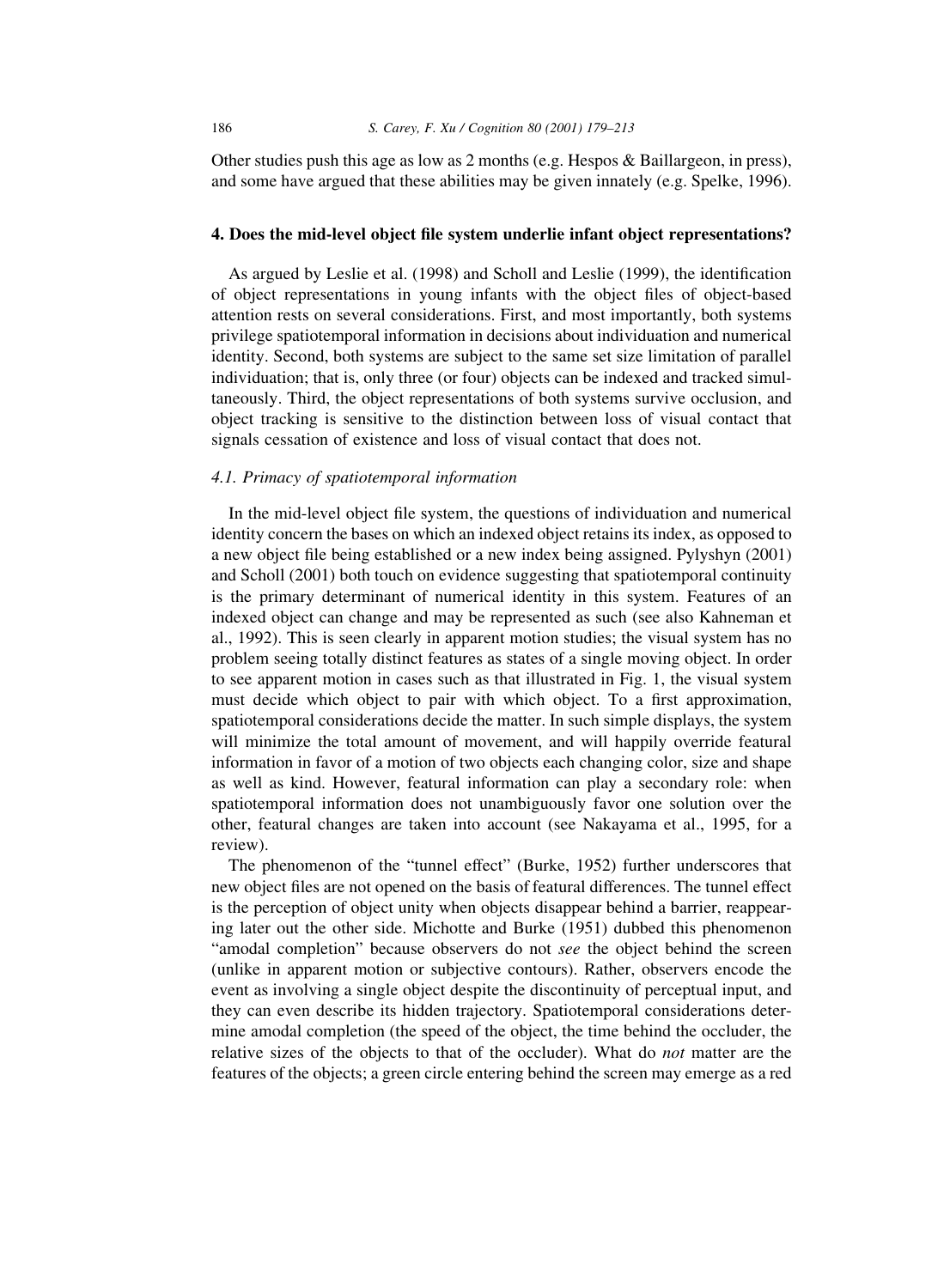

Fig. 3. Schematic representation of experimental paradigm from Xu and Carey (1996).

square and yet be seen as the same object just as strongly as if it emerges a green circle, so long as the spatiotemporal parameters supporting amodal completion are met (Burke, 1952).

Consistent with the claim that featural changes do not signal the opening of new object files, object tracking in the MOT studies is not disrupted by indexed objects changing color, size, shape or kind during tracking (Pylyshyn, 2001). Finally, a recent study by Scholl, Pylyshyn, and Franconeri (2001) underscores the primacy of spatiotemporal information in the establishing and tracking of object files. In the MOT paradigm, if tracking is stopped and one of the objects disappears, the subjects can indicate its location and direction of motion. But if objects are changing properties during tracking, subjects are not aware of the momentary color or shape of a tracked object.

In sum, the computations that maintain indexes to attended objects rely heavily on spatiotemporal information; objects are tracked on the basis of spatiotemporal continuity. Once an object file is opened, features may be bound to it, and updated as the object moves through space. (The study just described shows that features are not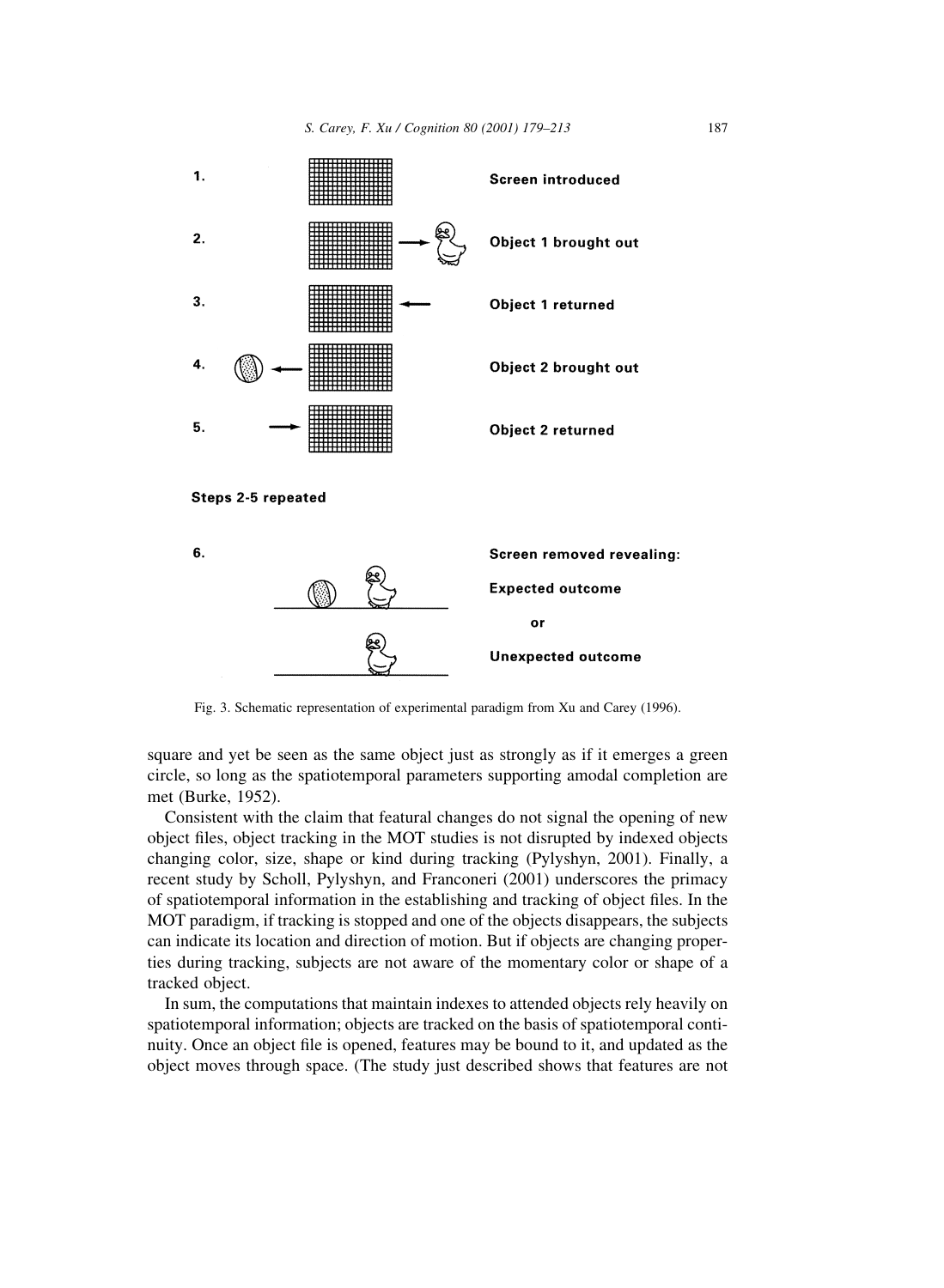automatically bound to open object files, perhaps because of the high attentional demands of tracking four independently moving objects at once.) These generalizations hold for the young infant's object representations as well, the point to which we now turn.

The Spelke, Kestenbaum, Simons, and Wein (1995) and Wynn (1992) studies described above suggest that infants as young as 4 months of age draw on spatiotemporal information in object individuation and tracking, but they do not show that spatiotemporal information is privileged, for they did not explore whether infants could also use property or kind differences as a basis for object individuation. Recent studies suggest that young infants do not use property or kind differences as a basis for opening new object files (Xu & Carey, 1996), especially when spatiotemporal evidence is strong (e.g. continuous trajectory specifying one object, a single location specifying one object). Imagine the following scenario. One screen is put on a puppet stage. A duck emerges from behind the screen and returns behind it, and then a ball emerges from behind the same screen and then returns (Fig. 3). How many objects are behind the screen? For adults, the answer is clear: At least two, a duck and a ball. But since there is only a single screen occluding the objects, there is no clear spatiotemporal evidence that there are two objects. We must rely on our knowledge about object properties or object kinds to succeed at this task. In our studies, infants were shown the above event. The contrast was either at the superordinate (as well as basic) level (e.g. a duck and a ball, an elephant and a truck; or an animal and a vehicle) or just at the basic level (e.g. a cup and a ball); some objects were toy models (e.g. truck, duck) where others were from highly familiar everyday kinds (e.g. cup, bottle, book, ball). On the test trials, the screen was removed to reveal either the expected outcome of two objects or the unexpected outcome of only one of them. If infants have the same expectations as adults, they should look longer at the unexpected outcome. The results, however, were surprising: 10-month-old infants failed to draw the inference that there should be two objects behind the screen, whereas 12-month-old infants succeeded in doing so.

Control conditions established that the method was sensitive. Ten-month-old infants succeeded at the task if they were given spatiotemporal evidence that there were two numerically distinct objects, e.g. if they were shown the two objects simultaneously for 2 or 3 s at the beginning of the experiment. Furthermore, Xu and Carey (1996) showed that infants are sensitive to object properties under the circumstances of their experimental paradigm: it takes infants longer to habituate to a duck and a car alternately appearing from behind the screen than to a car repeatedly appearing from behind the screen. In this task, infants failed to draw on object kind information for object individuation (e.g. animal, vehicle, duck, truck, ball, cup, etc.); they also failed to draw on property contrasts (e.g. the contrast between being yellow, curvilinear, and rubber vs. being red, rectilinear, and metal). The property differences which infants under 10 months of age are sensitive to may be irrelevant to object individuation. Other laboratories have replicated these findings (Wilcox & Baillargeon, 1998a, Experiments 1 and 2; see Xu & Carey, 2000, and Section 5.2 below, for a discussion of some apparently conflicting data from Wilcox, 1999; Wilcox & Baillargeon, 1998a,b).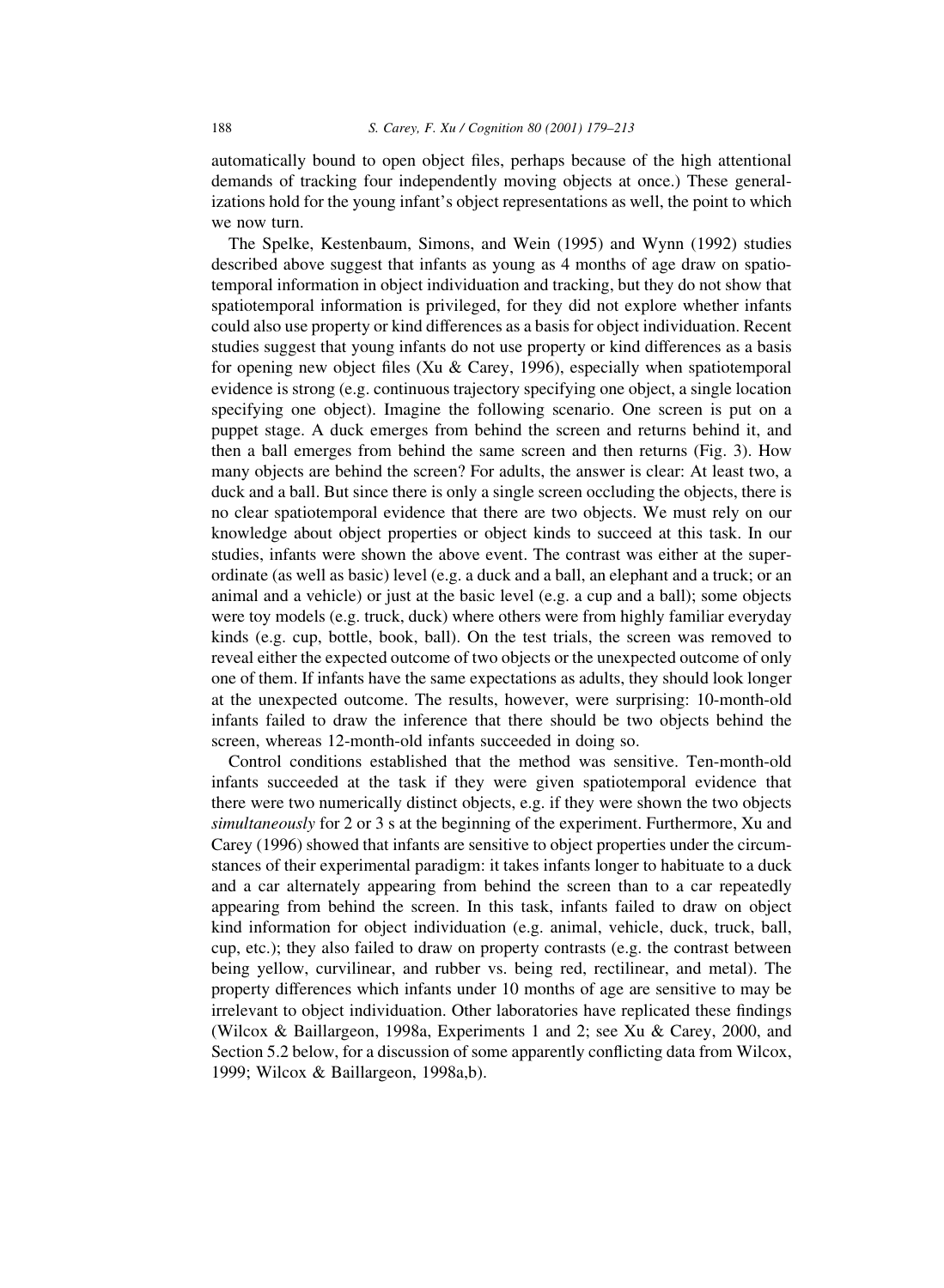Van de Walle, Carey, and Prevor (in press) sought convergent evidence for the claim that infants below 12 months of age do not use kind membership as a basis for opening new object files. In these studies, a manual search measure was used instead of the violation of expectancy looking time procedure. Ten- and 12-month-old infants were trained to reach through a spandex slit into a box into which they could not see in order to retrieve objects. Three types of trials were contrasted: one-object trials, two-object trials in which individuation must be based on property/kind contrasts, and two-object trials in which spatiotemporal evidence specified numerically distinct objects. On a one-object trial, the experimenter pulled out the same object (e.g. the toy telephone) twice, replacing it into the box each time. On two-object trials in which individuation is based on property/kind information, infants watched the experimenter pull out an object (e.g. a toy telephone), return it to the box, then pull out a second object (e.g. a toy duck), and return it to the box. On two-object trials in which spatiotemporal evidence supported individuation, the experimenter pulled out the first object (e.g. the telephone), left it on top of the box, pulled out the second object (e.g. the duck) so that they were simultaneously visible, and then returned both to the box.

The boxes were then pushed into the child's reach, and patterns of search revealed how many objects the child had represented as being in the box. Both 10- and 12 month-olds differentiated the one- and two-object trials when given spatiotemporal evidence for two objects. That is, they searched for a second object after having retrieved the first one on two-object trials but not on one-object trials, and having retrieved the second object on two-object trials, they did not search further. Twelvemonth-olds also succeeded when given property/kind information alone. In contrast, the 10-month-olds failed in this condition; their pattern of search on the two-object trials was the same as on the one-object trials. Ten-month-olds failed to use kind differences such as telephone, duck or car, book or property differences such as black, yellow, telephone-shaped, duck-shaped, rubber, or plastic to establish representations of two numerically distinct objects in the box. These results are consistent with those of the looking time studies of Xu and Carey (1996).

We draw two conclusions from these studies. First, they support the identification of the young infants' object representations with those of the mid-level object file system, for they show that infants under 10 months of age rely almost exclusively on spatiotemporal information in decisions about numerical identity of objects seen at different times. Second, they are consistent with the possibility that a second system of object individuation, a kind-based system, emerges at around 12 months of age (see Section 6.1 for further discussion).

### 4.2. Set size limitations

Pylyshyn's MOT paradigm provides direct evidence regarding the number of objects that may be simultaneously indexed and tracked through time. Although various task variables affect the set size at which performance is virtually errorless, a good approximation is that about four objects are the limit (see Pylyshyn, 2001; Trick & Pylyshyn, 1994, for a discussion of the relations between the limits on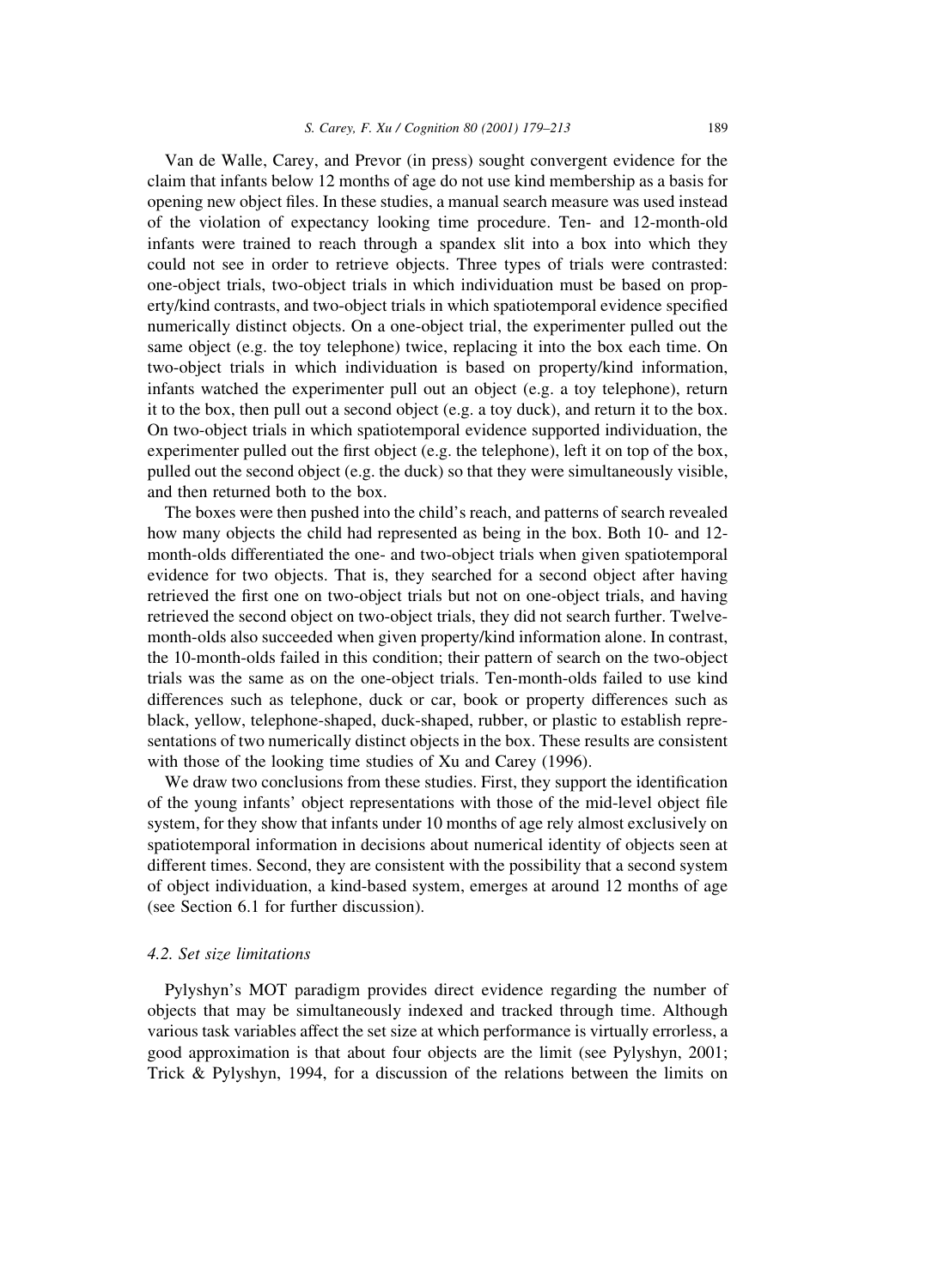parallel individuation and indexing of objects and the limits on subitization, the rapid apprehension of precise numerosity of small sets of objects, in the absence of counting).

Results from several experimental paradigms suggest that young infants' limit on parallel individuation of objects is in the same range. In the interest of space, we mention just two lines of relevant work. The studies by Spelke, Kestenbaum, Simons, and Wein (1995) and Wynn (1992), described above, show that infants represent events in terms of precisely one object or precisely two objects. Success with sets of three objects, however, is mixed: Wynn (1992) showed that 4-month-old infants expected  $1 + 1$  to be precisely 2 (they looked longer at impossible outcomes of 3 than at possible outcomes of 2, as well as at impossible outcomes of 1). Wynn also found that young infants succeeded at a  $3 - 1 = 2$  compared to a  $2 + 1 = 2$ comparison. Baillargeon, Miller, and Constantino (1993) found that 10-month-olds succeeded in a  $2 + 1 = 3$  or 2 comparison, but they failed at a  $1 + 1 + 1 = 3$  or 2 comparison. Finally, Uller and Leslie (1999) found that 10-month-olds succeeded in a  $2 - 0 = 1$  vs.  $2 - 1 = 1$  comparison, but failed in a  $3 - 0 = 2$  vs.  $3 - 1 = 2$ comparison. Thus, there appears to be robust successes with sets of 1 and 2, and some fragile successes with sets of 3.

Similarly, in simple habituation paradigms, in which, over time, infants look less at successive presentations of arrays of a single set size (e.g. 3) and recover interest when shown an array of a different set size (e.g. 2), performance often falls apart at 3 vs. 4 (Starkey & Cooper, 1980). That parallel individuation of small sets of objects underlies success in these studies, rather than a symbolic representation of number such as that computed by analog magnitude systems (Dehaene, 1997), shows that success is not predicted by Weber fraction considerations; infants succeed at 2 vs. 3 but fail at 4 vs. 6 (e.g. Starkey & Cooper, 1980).<sup>4</sup> Thus, that the limits on set sizes of object tokens that may be simultaneously attended and tracked are in the same range supports the identification of the system that supports object individuation in infancy with that underlying object-based attention in adults.

#### 4.3. Occlusion vs. existence cessation

Another parallel between the two systems is that indexed objects, just like the objects represented by infants, survive occlusion, as revealed in studies of the tunnel effect (Burke, 1952). Further, Scholl and Pylyshyn (1999) showed that object tracking in the MOT paradigm was not disrupted by the objects going behind real or virtual occluders. Almost all of the infant studies cited above involve occlusion.

In Scholl and Pylyshyn (1999) it mattered that the objects disappeared behind an occluder by regular deletion along its contour, reemerging from the other side by regular accretion along its opposite contour. If the objects disappeared at the same rate by shrinking to nothing, reappearing farther along the trajectory at the same rate

<sup>&</sup>lt;sup>4</sup> Although experiments with small sets of objects reveal the set size signature of object file representations (Feigenson et al., 2001), under some circumstances infants also create numerical representations of large sets that show the Weber fraction signature of analog magnitude representations (Xu, 2000; Xu & Spelke, 2000).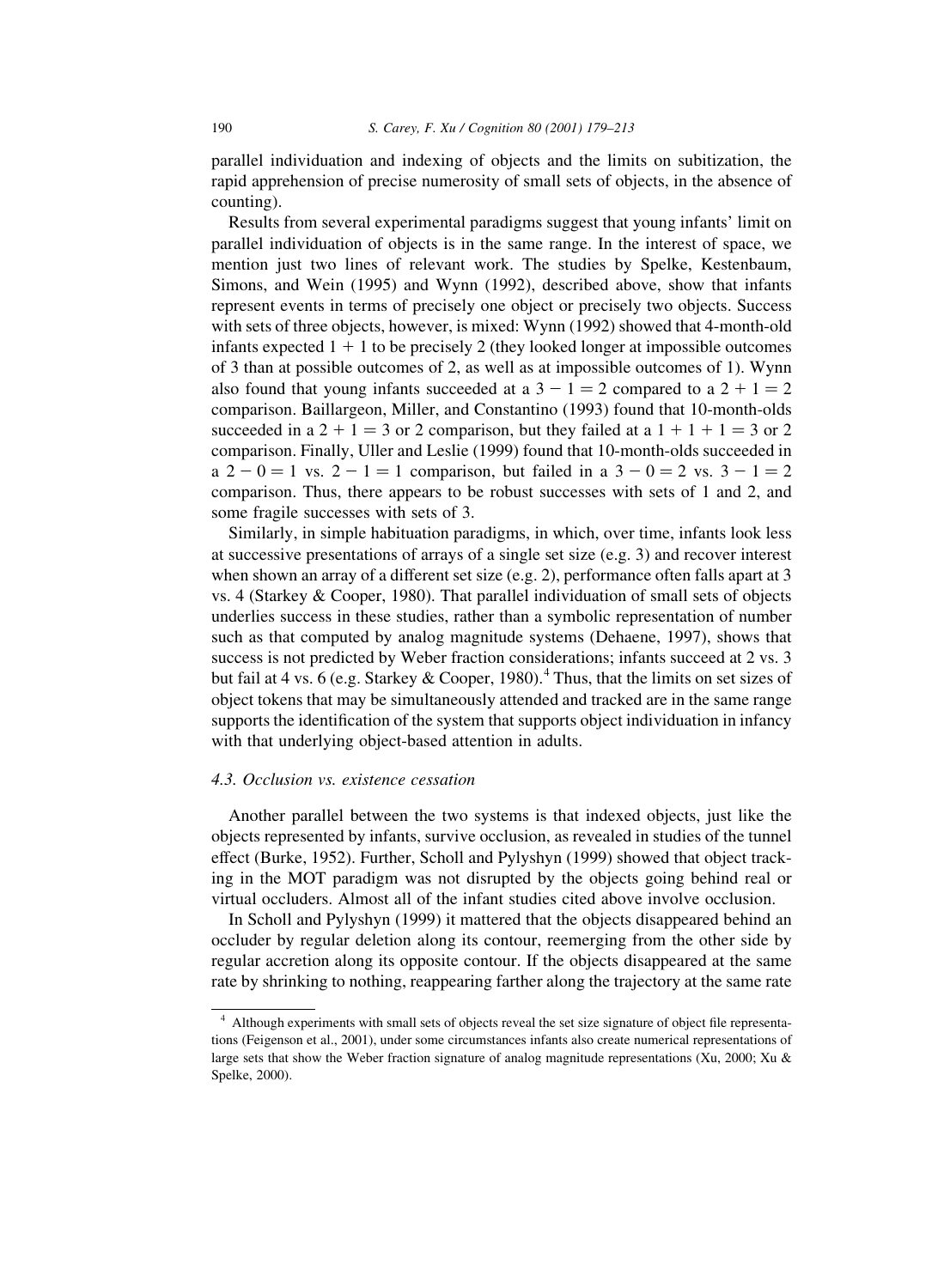by expanding from a point, tracking was totally disrupted. Thus, the system distinguished the object's going behind an occluder from its going out of existence, to be later replaced by another object coming into existence. Bower (1974) provided evidence that young infants draw the same distinction. Bower compared infants' visual search for objects that disappeared by shrinking down to nothing with their visual search for objects that disappeared by progressive deletion along a boundary. Infants searched for the missing object in the latter case but not the former. This early experiment bears replication, perhaps with a manual search paradigm along the lines of Van de Walle et al. (in press).

### 4.4. Conclusions

Section 4 has outlined the considerations in favor of identifying infants' object representations and object files, as well as identifying the computations that underlie young infants' tracking of moving with the adult mid-level system of object indexing. For the rest of this review, we will adopt this identification as a working hypothesis, and consider its implications for each of the two research communities.

What is to be gained from the discovery that students of adult mid-level objectbased attention and students of infant object representations are exploring the same natural kind? Some have argued that this discovery explains some of the properties of infant object representations, such as the primacy of spatiotemporal information in individuation or the set size limitations. Of course, this is not so; at best, the identification reduces two sets of mysteries to one. Still, both communities stand to benefit from this discovery. Understanding hard won in one community may be applied to the other, and phenomena explored in one literature become a source of hypothesis for the other.

# 5. Lessons to be learned regarding infants' object representations

### 5.1. Object representations in infancy: perceptual or conceptual?

As Scholl and Leslie (1999) discussed at length, that infant object representations are object files has important implications for the controversies in the infant literature concerning whether infants' object representations are conceptual or perceptual. In the attention literature, object file representations are considered mid-level between low-level sensory representations and fully conceptual representations. Object file representations do not depend upon categorizing individuals into antecedently represented object kinds. To a large extent, the mechanisms that index and track objects through time work the same way whether the objects are instances of familiar kinds or not (see Nakayama et al., 1995, for a review), and are thus midlevel in not requiring placement into conceptual categories.

Scholl and Leslie (1999) had a different sense of mid-level in mind. They were concerned with the status of the spatiotemporal and featural information that enters into the processes of object indexing and object file creation. It is consistent with their position that the object files themselves are symbolic representations (see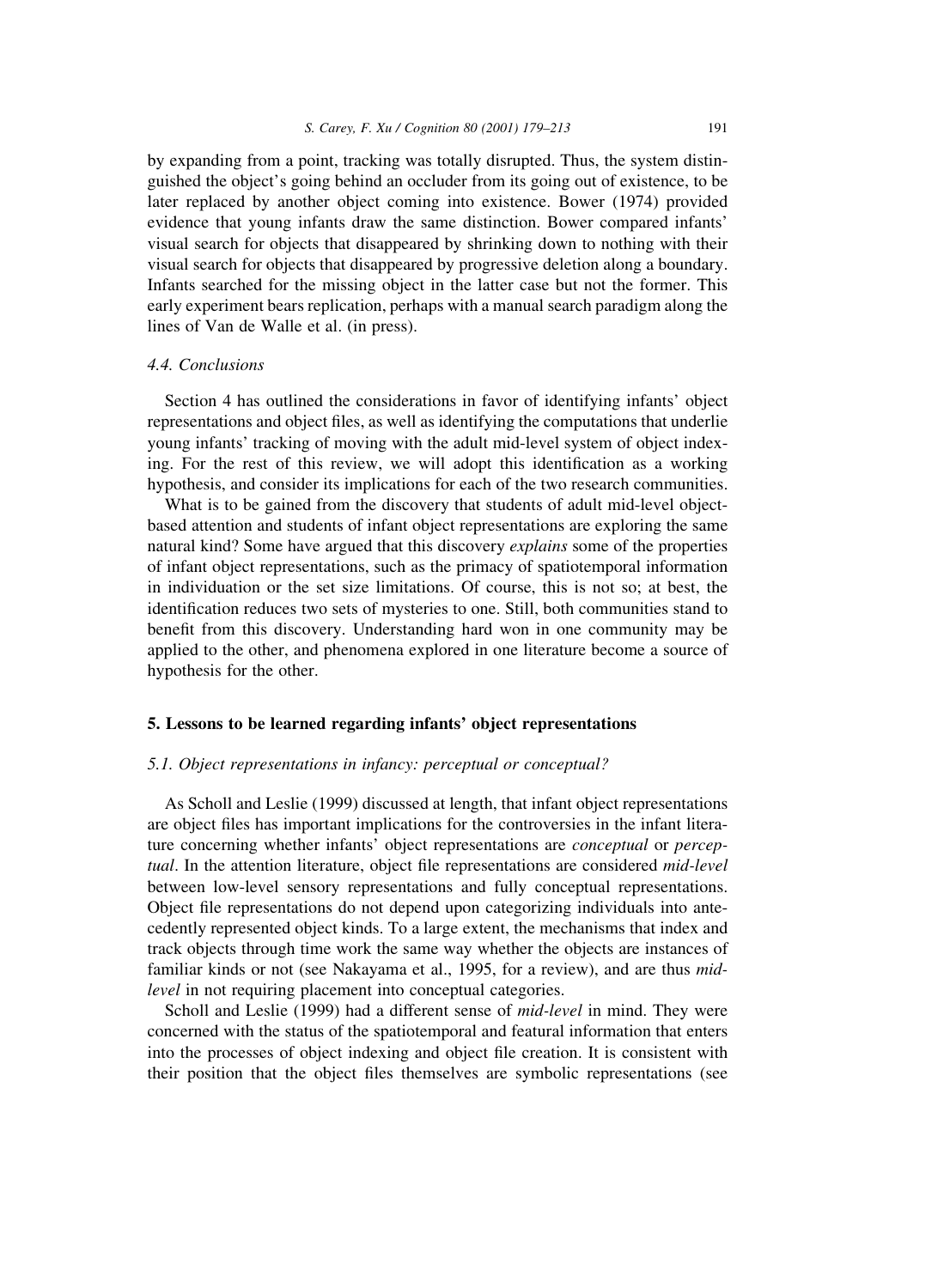Sections 6.4 $-6.7$  below). Nonetheless, spatiotemporal and featural information that is drawn upon in the creation and maintenance of object files is most likely represented in an encapsulated perceptual system (see Pylyshyn, 2001). If so, it is misleading to say that the infant "believes" that objects trace spatiotemporally continuous paths, or ªknowsº that objects are permanent, for the infant represents no such propositions in any accessible form. We are in agreement with Scholl and Leslie, and with Pylyshyn, on this point.

### 5.2. Object featural information and the tunnel effect

The identification of the two literatures is a source of insight into the different status of spatiotemporal information and object feature information in the young infant's object representations. However, it is controversial that spatiotemporal information takes precedence over featural information in infants' individuation of objects (Needham & Baillargeon, 1997; Wilcox, 1999; Wilcox & Baillargeon, 1998a,b). This controversy potentially undermines the identification of the two literatures. However, when we look more closely at these apparent conflicts, uniting the two literatures helps us resolve them, and thereby strengthens the integration.

A central piece of evidence for the identification of the two literatures is the failure of infants to draw on featural differences in establishing representations of two objects in the studies of Van de Walle et al. (in press) and Xu and Carey (1996) described above. Recent studies by Wilcox and her colleagues (Wilcox & Baillargeon, 1998a,b) have challenged our interpretation of these results. In Wilcox and Baillargeon's narrow/wide-screen studies, infants watched a blue ball and a red box emerge, one at a time, from opposite sides of a screen. In each cycle, both objects were out of view, behind the screen, for a short period of time. Two conditions were contrasted. In the wide-screen condition, the occluding screen was 30 cm wide, wide enough for both objects to simultaneously fit behind, since the sum of the widths of the ball and the box was 22 cm. In the narrow-screen condition, however, the screen was too narrow  $(21 \text{ cm})$  or even narrower) for both objects to fit behind. Infants as young as 4.5 months of age looked longer at the narrow-screen event than at the wide-screen event. Wilcox and Baillargeon interpreted the infants' behavior as follows: in the narrow-screen event, the infants must have used the featural (or kind) differences between the box and the ball to infer that two distinct objects were involved in this event and must have realized that the two objects could not fit behind the screen simultaneously.

These are extremely creative and interesting studies. However, there is another possible interpretation of the results. The narrow/wide-screen events are very similar to those in studies of the tunnel effect described above (e.g. Burke, 1952). In amodal completion, the visual system takes into account various spatiotemporal parameters and yields a representation of a single object persisting through occlusion. Perhaps the conditions of the narrow-screen event are those that support amodal completion, such that the infant represents it as a single object persisting through occlusion, and finds the change of properties anomalous. Although babies, by hypothesis deploying the mid-level object tracking system, can update representations of single objects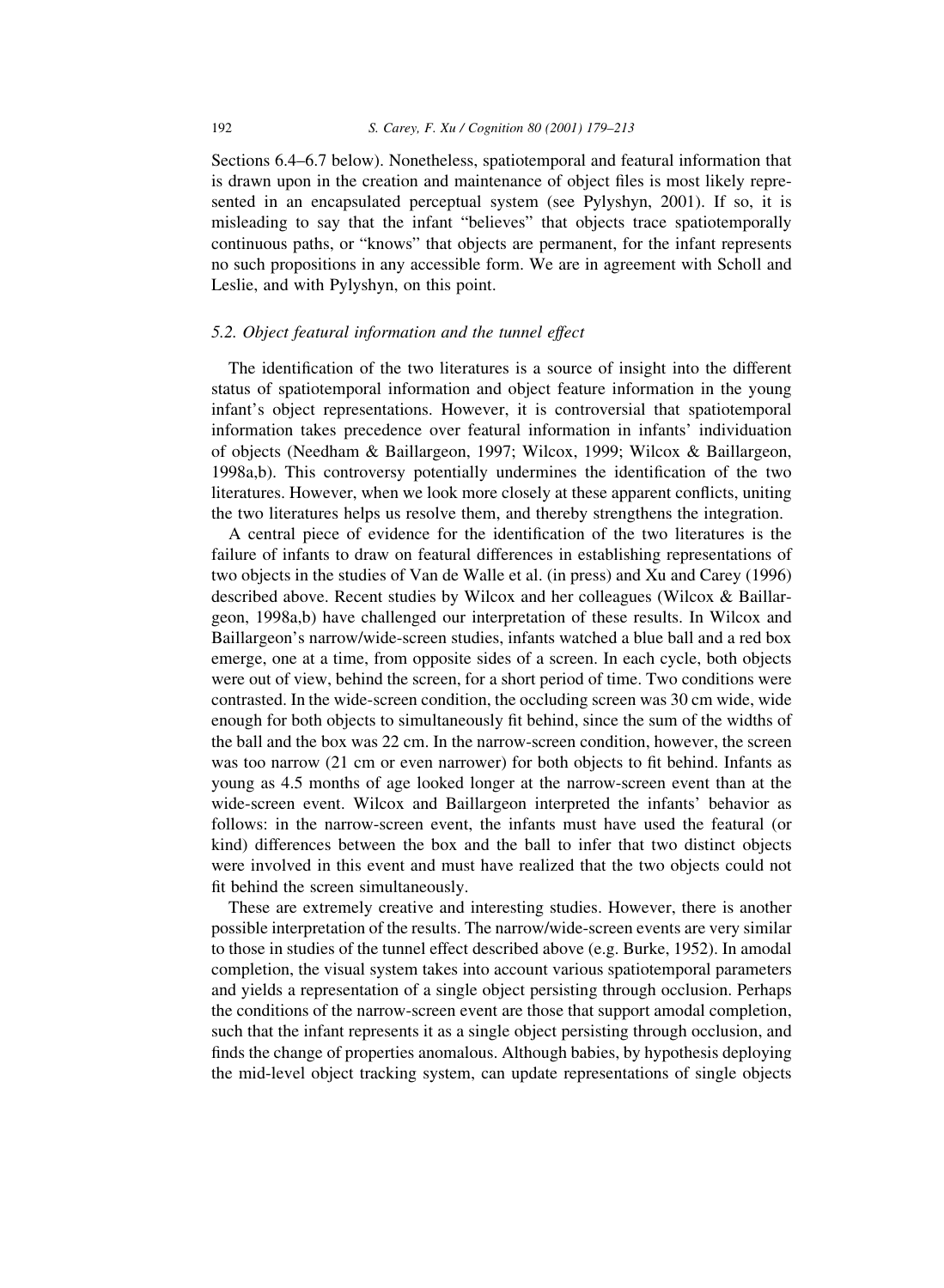when properties change, they nonetheless expect an object's properties to stay constant.<sup>5</sup> On this alternative account, infants are not using the property differences as a basis for opening a second object file in the narrow-screen events; rather the property change of a single object is anomalous, and thus attention grabbing. On this account, the wide-screen events do not yield amodal completion so there is no single object-token whose properties changed during occlusion.

To explore the amodal completion hypothesis, Carey and Bassin (1998) assessed adults' spontaneous perception of the events upon seeing them (without any verbal prompting, a situation identical to what the infant experienced). Virtually all of the participants shown a very narrow-screen (15 cm) event spontaneously noted that something was anomalous, as did 40% of those shown a 21 cm narrow-screen event. Most importantly, *all but one* of the participants, when they noticed the anomaly, whether in the 15 cm or the 21 cm version, described it as follows: "It went in a ball and it came out a box." That is, they described the event as a single object magically changing properties (as described in the tunnel effect literature), rather than two objects that could not fit behind the screen.

Notice that the tunnel effect alternative interpretation assumes that infants, like adults, used the relative size of the objects and the occluder to establish a representation of a single object persisting behind the screen, and that infants, like adults, expect that properties of objects remain constant while occluded, and thus find the property changes interesting or anomalous. On this interpretation, the developmental changes reported in Wilcox (1999) concern which property changes of a single object infants find anomalous or interesting (first size and shape, then surface pattern, then color). On this interpretation, the narrow-screen findings do *not* reflect the child's ability to use featural information as a basis for decisions of numerical identity of object files.

It is, of course, an open question whether our interpretation of the narrow-screen/ wide-screen studies is correct. We offer it here as an example of how the identification of the two literatures might guide the interpretation of apparently conflicting results. Furthermore, our hypothesis suggests experiments on the tunnel effect in adults. To our knowledge, there has been no systematic study of the effects of the relative size of the objects and the occluders in producing an illusion of a single object behind the barrier. The screens in the adult studies of the tunnel effect are much wider, relative to the objects, than those in these infant studies. The Carey and Bassin (1998) findings should be systematically followed up; the conditions of the narrow-screen events should produce very strong amodal completion, irrespective of object speed.

<sup>&</sup>lt;sup>5</sup> There is ample evidence that infants expect properties bound to a represented object to remain constant during occlusion. For example, in Baillargeon's rotating screen studies, infants predict when the screen's motion should be arrested from the height of the occluded object (Baillargeon, 1991), and in Aguilar and Baillargeon's studies of when objects should be visible after going behind screens with a window, infants again take into account the height of the occluded object (e.g. Aguilar & Baillargeon, 1999).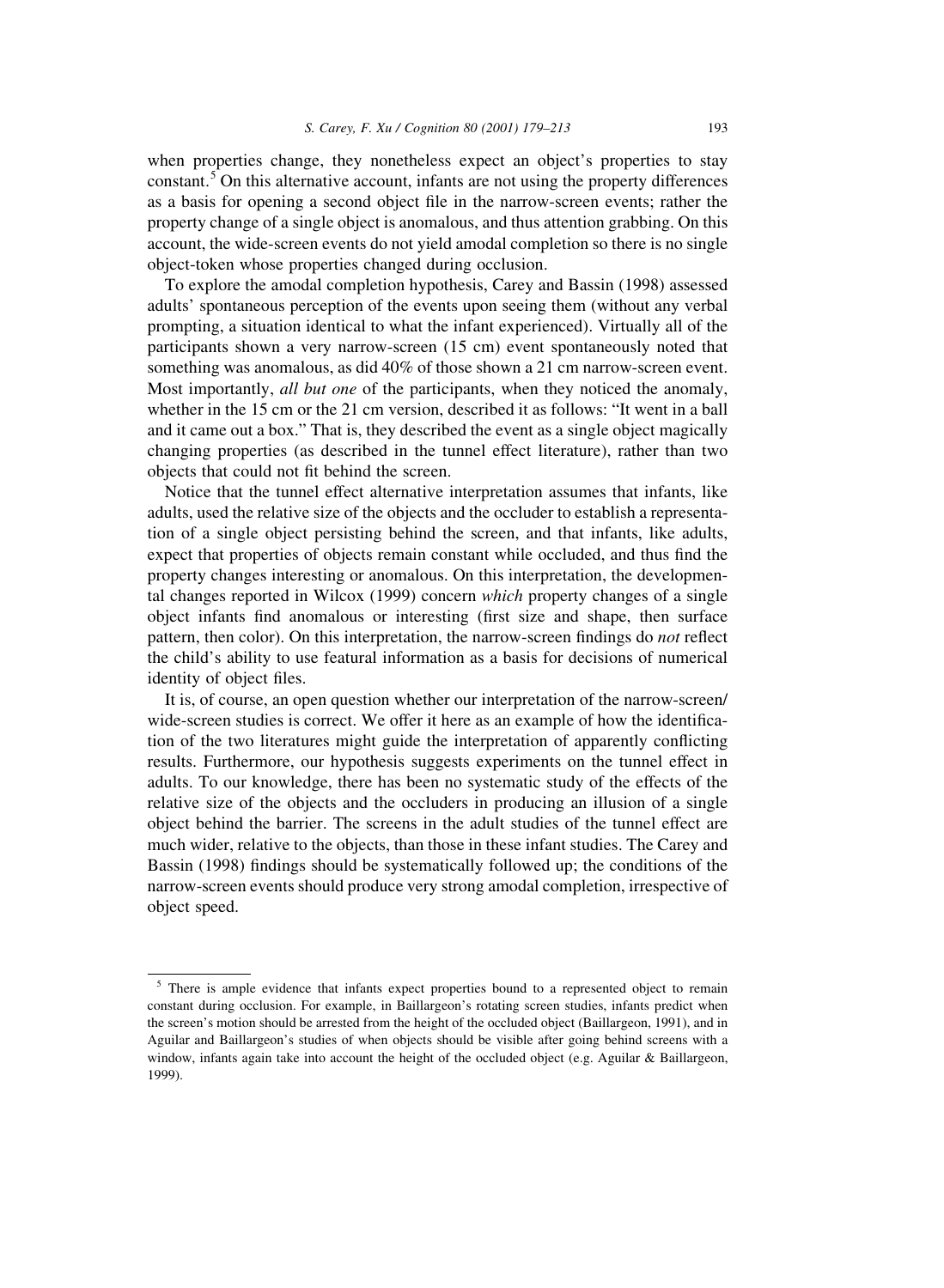# 5.3. A second challenge to the Xu and Carey (1996) findings

Experiments 7 and 8 of Wilcox and Baillargeon (1998a) show that young infants use featural information for object individuation, and are not subject to the tunnel effect interpretation. In their study, 9.5-month-old infants were shown a box moving from one side of the stage and disappearing behind a screen, followed by a ball emerging from the other side of the screen. The screen was then lowered and the infant saw only the ball on the stage. Infants looked longer at this outcome relative to a condition where the same ball disappeared behind the screen and reappeared from the other side. However, this positive result goes away completely if the first object, the box, appeared from behind the screen, moved to the side of the stage, then reversed its trajectory and disappeared behind the same screen, the ball then emerging from behind the same screen. The test outcome was identical to the experiment described above.

Wilcox and Baillargeon (1998a) argued that the infants' success in the first condition is due to their using the differences between the box and the ball to create representations of two objects, their attention being drawn by the anomalous ball only outcome in the ball-box condition. We agree with their argument. One possible interpretation for the success in the single trajectory condition, in the face of failure in the double trajectory condition (as well as in Van de Walle et al., in press; Xu & Carey, 1996), is that the single trajectory condition provided very little spatiotemporal information that there was a single object. Analogous to the case of apparent motion, when spatiotemporal evidence does not favor one solution over another, infants can use featural differences for object individuation. However, slightly stronger spatiotemporal evidence for the presence of a single object (as in the second experiment with a reversal of trajectory and both objects appearing from behind the same location, namely the screen) overrides any sensitivity to features and the object file system computes a representation of a single one object. In the Xu and Carey (1996) studies, spatiotemporal evidence for one object was even greater; the objects emerged from behind the same screen several times, and reversed trajectory several times.

### 5.4. Object segregation vs. object files

Xu, Carey, and Welch (1999) explored when infants could use feature or kind information to individuate objects in static arrays, and found age shifts that converged with those found in the individuation within object tracking experiments cited above. Consider Fig. 4. How many objects are there in this array? Adults respond that there are two objects, a duck and a car, and if the duck is lifted from above, adults predict that the duck will come alone and are surprised if the duck/car moves as a single object. Xu et al. (1999) habituated 10- and 12-month-old infants to the stationary duck/car stimulus (and to an analogous cup/shoe stimulus), after which the top object was grasped and lifted, and two outcomes shown in alternation. In one outcome, just the top object came up (move-apart outcome) and in the other, both objects came up (move-together outcome). At 10 months, the infants did not look longer at the unexpected, move-together, outcome. They failed to use the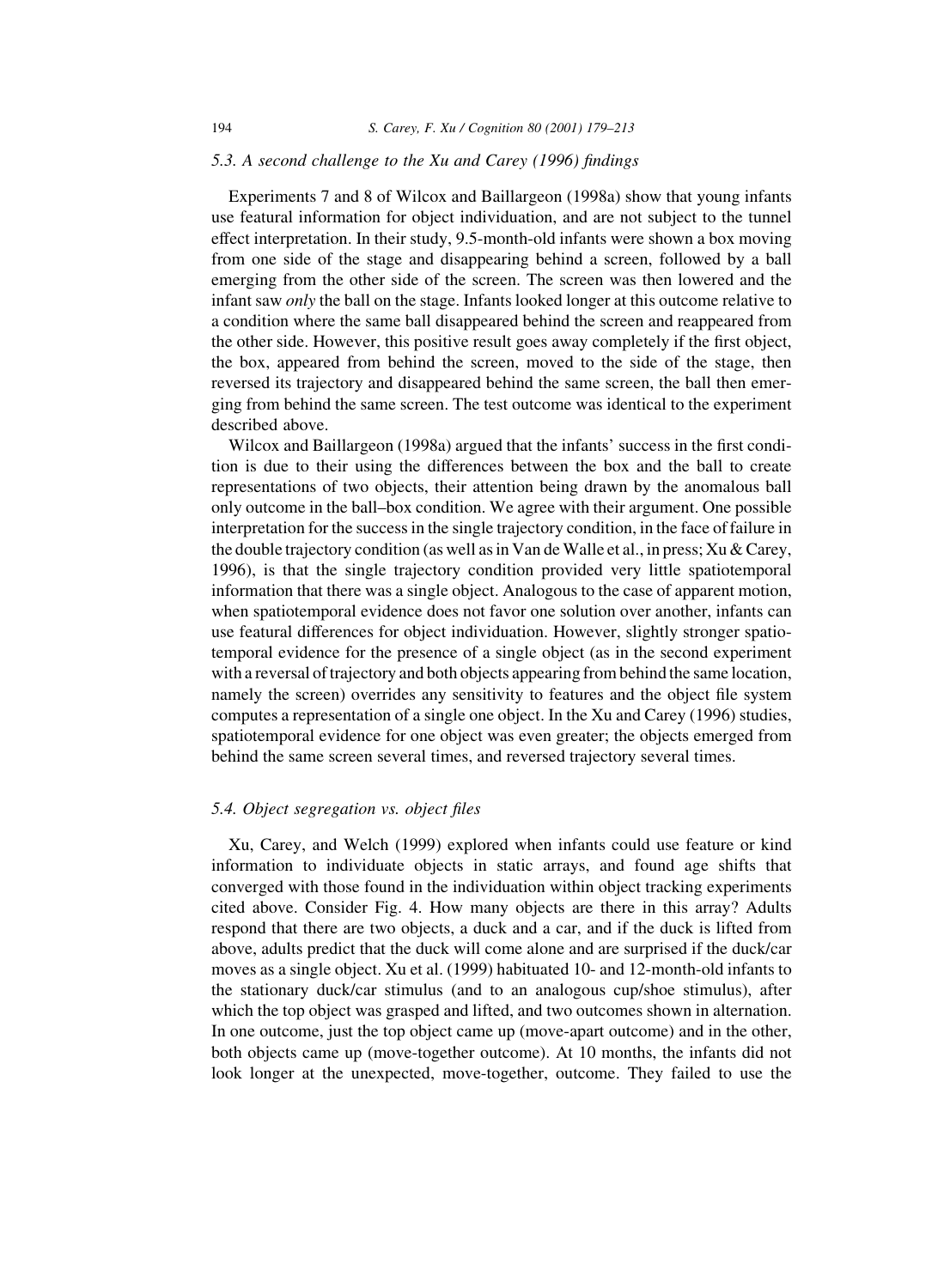

Fig. 4. Schematic representation of experimental paradigm from Xu et al. (1999).

contrast between the duck and the car, or the cup and the shoe, to infer that there were two individual objects in the array. That is, 10-month-olds failed to draw on kind contrasts (duck/car, cup/shoe) or property contrasts (yellow-rubber-duck shaped/red-metal-car shaped) to resolve the ambiguous object into two. At 12 months, however, the infants succeed at the task, looking longer at the unexpected outcome in which the cup/shoe or duck/car moved as a single object. Furthermore, as in Van de Walle et al. (in press) and Xu and Carey (1996), when 10-month-olds were given spatiotemporal evidence that there were two objects (e.g. if the objects were briefly moved, laterally, relative to each at the beginning of each habituation trial), they now succeeded, looking longer at the unexpected move-together outcome. These results converge with the data of Van de Walle et al. (in press) and Xu and Carey (1996). However, these results are in apparent conflict with other experiments by Needham and her colleagues.

Needham and her colleagues (Needham, 1998; Needham & Baillargeon, 1997,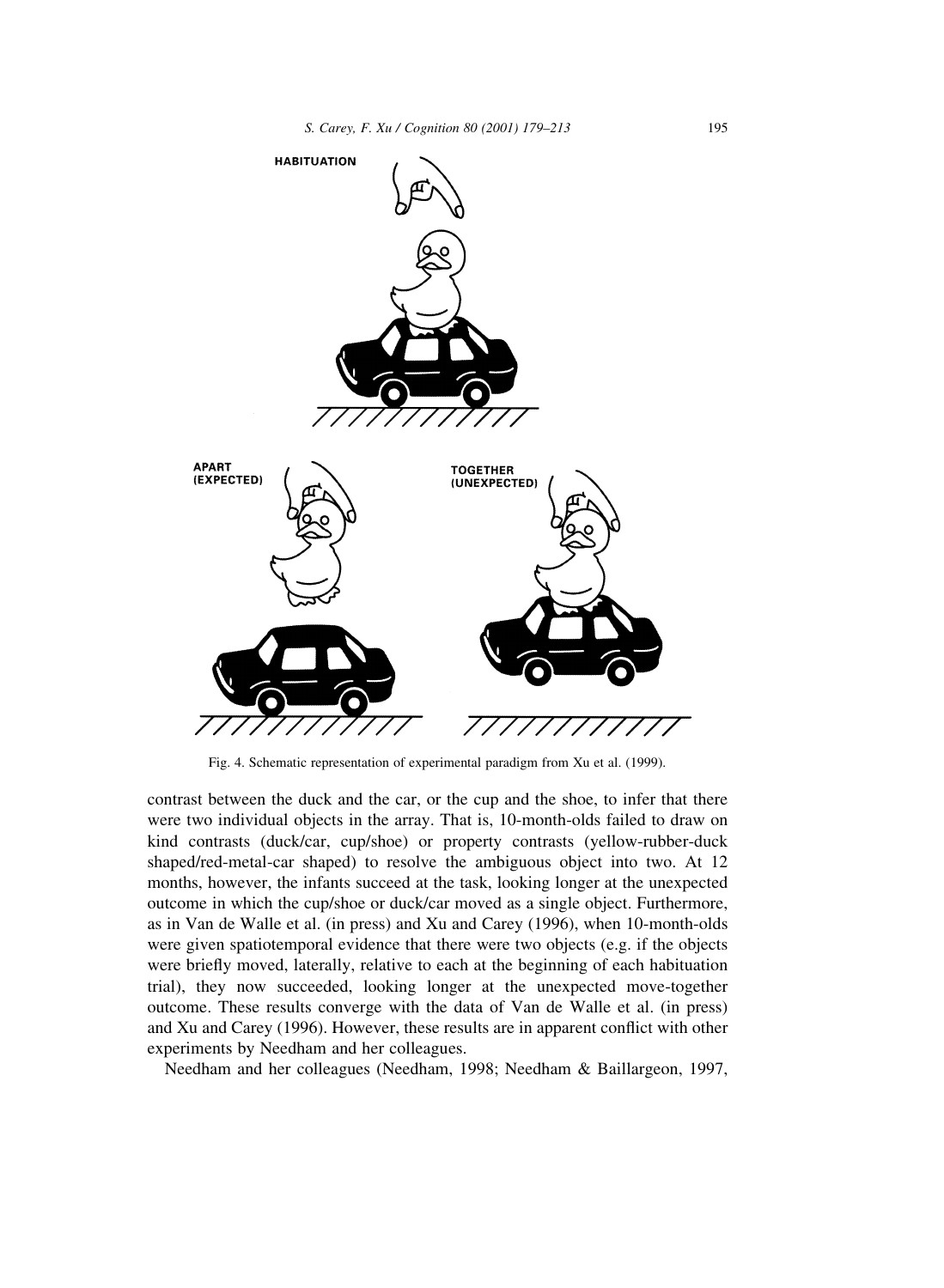

Fig. 5. Schematic representation of ambiguous stimulus from Needham box/hose object segregation studies.

1998) demonstrated that even infants as young as 5 months of age succeed in using featural information to segment objects that share boundaries. Consider Fig. 5. The rectangular box is blue and made of wood, and the cylinder is bright yellow and made of plastic. Young infants use the contrast between blue, rectangular, wood and yellow, cylindrical, plastic, or some subset of these contrasts, to resolve the ambiguity derived from a shared boundary and to parse this figure into two distinct objects. This is demonstrated in experiments in which infants view this ambiguous display for a few seconds, after which one of the objects is grasped and pulled. Infants look longer if the box/hose object moves as a single whole than if it comes apart.

Thus, featural information plays a role in object segregation problems in early infancy, but this does not undermine the arguments of Section 4.1 above, for the processes of object indexing, creating object files, and tracking objects through time engage two quite distinct individuation problems. First, there is the segregation of objects that share boundaries, which, like figure/ground segregation, concerns the problem of assigning edges and surfaces to individuals. In these problems, such as those posed by the displays in Figs. 4 and 5, ambiguity arises from shared boundaries. Second, there is the different individuation problem than that which arises in object tracking experiments. Object tracking experiments concern, among other things, whether already perceptually segregated individuals are numerically distinct. Ambiguity in the latter case arises because perceptual contact specifying spatiotemporal continuity has been lost (as in occlusion, or due to attentional shifts). As we have indicated at length, it is in the latter problem that featural information plays a decidedly secondary role. But in the former cases (figure/ground and object segregation in static arrays), featural information must play a primary role, for edges are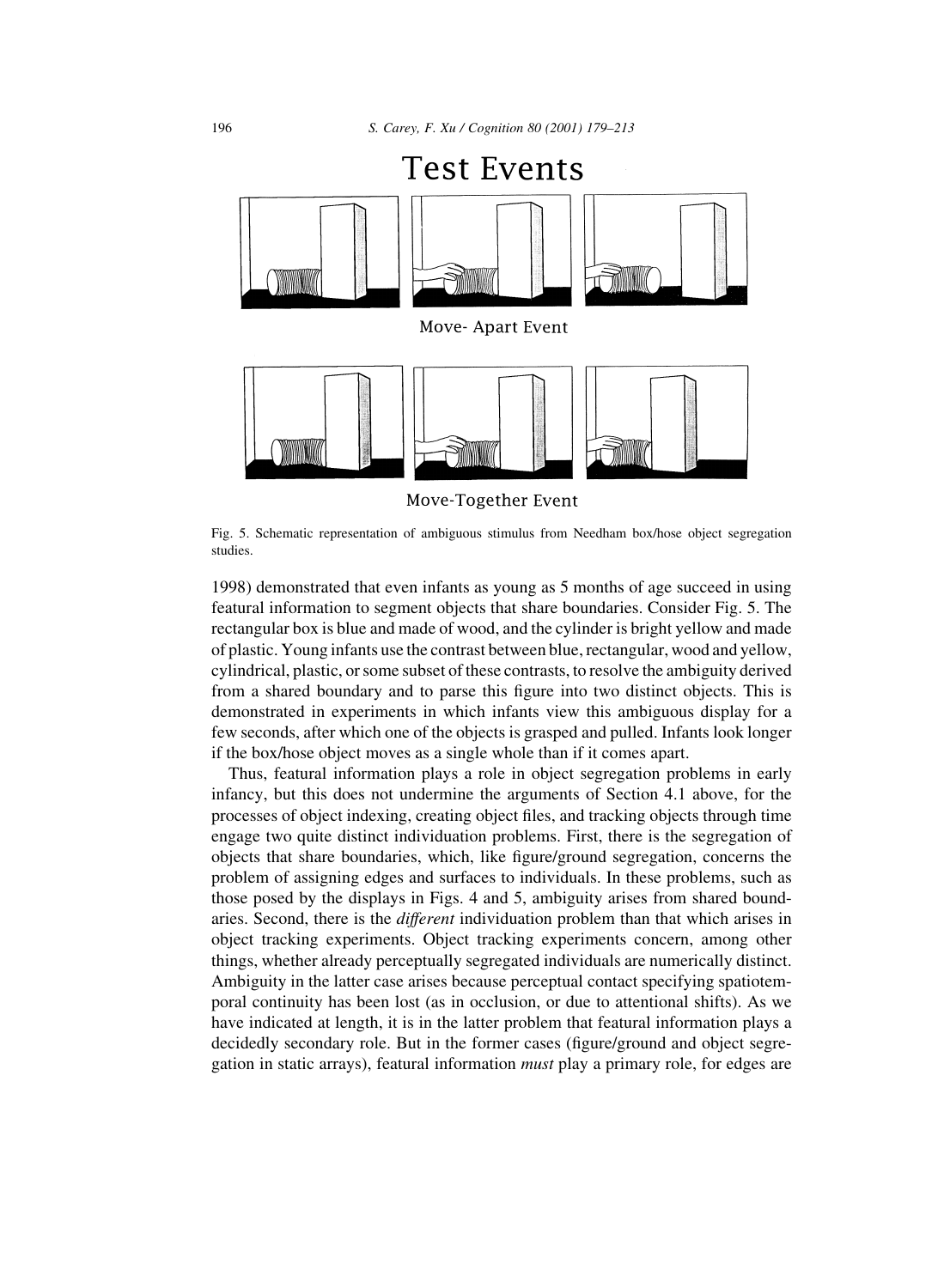specified by color and brightness contrasts. Other featural cues, such as gestalt cues (good form, symmetry, feature similarity) also enter into the earliest stages of figure/ ground segregation, as does spatiotemporal information such as spatial segregation in depth. It is very likely that all of these cues would influence infants' object segregation as well, an empirical matter worth exploring.

In sum, the adult literature distinguishes the processes through which edges are assigned to figures, or surfaces to objects, on the one hand, from those through which already segmented figures or objects are tracked through time, their features updated as they change. In the former processes, featural information plays a pivotal role, in part with and in interaction with spatiotemporal information, while in the latter spatiotemporal information is sharply privileged. Thus, that young infants (at least as young as 4 months of age) make robust use of featural information for object segregation does not undermine the claim that they almost always fail to do so in the service of tracing numerical identity of already segmented objects.

Why then did infants in Xu et al. (1999) fail to use the distinctions between the duck and the car, or the cup and shoe to segment the arrays as in Fig. 4 into two objects? We recruit two further distinctions in our speculative answer to this question.

# 5.5. On distinguishing featural/property information from kind information

The merging of the two literatures supports another distinction that might help resolve some of the apparent empirical conflicts in the infant literature. Recall that very young infants succeed at segmenting the ambiguous box/hose arrays (Fig. 5) on the basis of featural differences between the two objects, but it was not until 12 months that infants segmented the ambiguous duck/car display (Fig. 4) into two objects. Needham and colleagues have found that success at any given object segmentation task is sensitive to object complexity. For instance, making the hose curved and rotating the array so that the boundary between the box and hose isn't fully visible pushes the age of success a few months older (Needham, Baillargeon,  $\&$ Kauffman, 1997).

The duck/car and cup/shoe stimuli of Xu et al. (1999) were more complex than any that have been used in the Needham et al. studies. They are multicolored and multi-parted, with each object having a complex, irregular shape. Their properties alone do not support an unambiguous parse; property contrasts support segmenting the head from the body, the beak from the rest of the head, the body from the feet, the windowed part of the car from the rest of the car, the wheels from the rest of the car, as well as the duck from the car.<sup>6</sup>

<sup>6</sup> Needham and Baillargeon (2000) and Xu and Carey (2000) discuss many other respects in which the Xu et al. (1999) paradigm poses a more difficult problem for infants than does the paradigm used by Needham and her collaborators. For example, babies in our studies are habituated to the stationary display, perhaps supporting an interpretation of the array as a single object. Also, Needham and Baillargeon (2000) review unpublished work that shows that infants succeed in segmenting side by side objects at a younger age than they do objects one on top of the other. We suggest that each of these factors makes it more likely that infants need to draw on kind representations to solve the problem, and that it is kind representations that are becoming available between 10 and 12 months of age.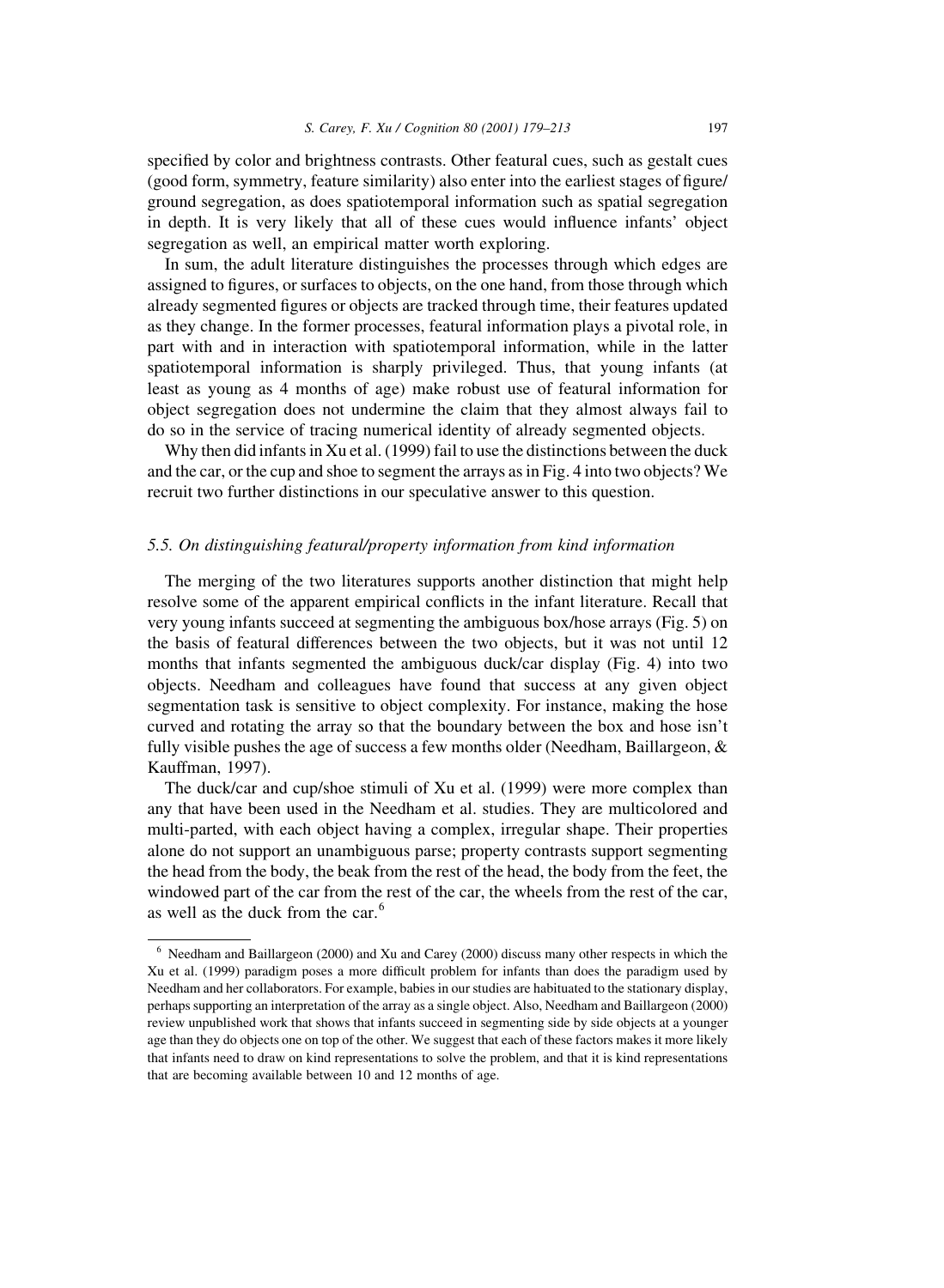It is important to distinguish the encapsulated processes that draw on property information in object segregation from processes that draw on conceptually mediated kind representations, as in recognizing the top part of Fig. 5 as a duck (see Pylyshyn, 2001, for an extended discussion of this distinction). Xu and Carey (2000) suggest that various features of our task, including the fact that the property differences do not support an unambiguous parse, make a property-based parse less likely, and require that the child draw on kind representations to succeed. Thus, the 10-12 month shift in these studies may reflect the emergence of kind representations, or the ability to draw upon them in object individuation, just as do the  $10-12$ month shifts in Van de Walle et al. (in press) and Xu and Carey (1996).

# 5.6. On distinguishing between kind representations and experience-based shape representations

There is one more apparent conflict in findings between the box/hose experiments of Needham and the duck/shoe experiments of Xu et al. Needham found that at an age at which infants do not succeed at parsing an ambiguous stationary display, a few seconds exposure to one of the objects (e.g. the box alone or the hose alone) before presentation of the ambiguous display leads infants as young as 5 months of age to succeed (see Needham et al., 1997, for a review). That is, early in infancy, experience-based representations may be recruited in the service of object segregation. To check if such prior exposure would help in the duck/car case, Xu et al. (1999) included a condition in which 10-month-olds were given 30 s exposure to the duck alone and 30 s exposure to the car alone, before being habituated to the stationary duck/car display (Fig. 4). Ten-month-old infants still failed. Why would experience help in the box/hose case but not the duck/car case?

The work of Peterson (1994) suggests another distinction we must make in thinking about the representations that play a role in object individuation: representations of kinds and representation of experientially derived shapes. Her work has shown that these two types of representations play distinct roles in the process of figure/ ground segregation, suggesting that they might also play distinct roles in the process of object segregation.

In a series of studies, Peterson and her colleagues have studied figure/ground displays in which one of the surfaces is bounded by a meaningful shape (e.g. a face profile or a sea horse) and in which its complement is not. She often manipulates other cues to figure/ground segregation as well (e.g. symmetry, binocular depth cues). What she finds is that meaningfulness of shape (which can only have been derived from experience) enters in parallel with and in interaction with encapsulated perceptual processes at the very earliest stages of figure determination. That is, the meaningful shape is more often seen as figure than its complement, and this

We are not claiming here that the problem of object segmentation and the problem of figure/ground segmentation are one and the same problem, just that they are analogous and should be differentiated from the problem of object identity in tracking experiments.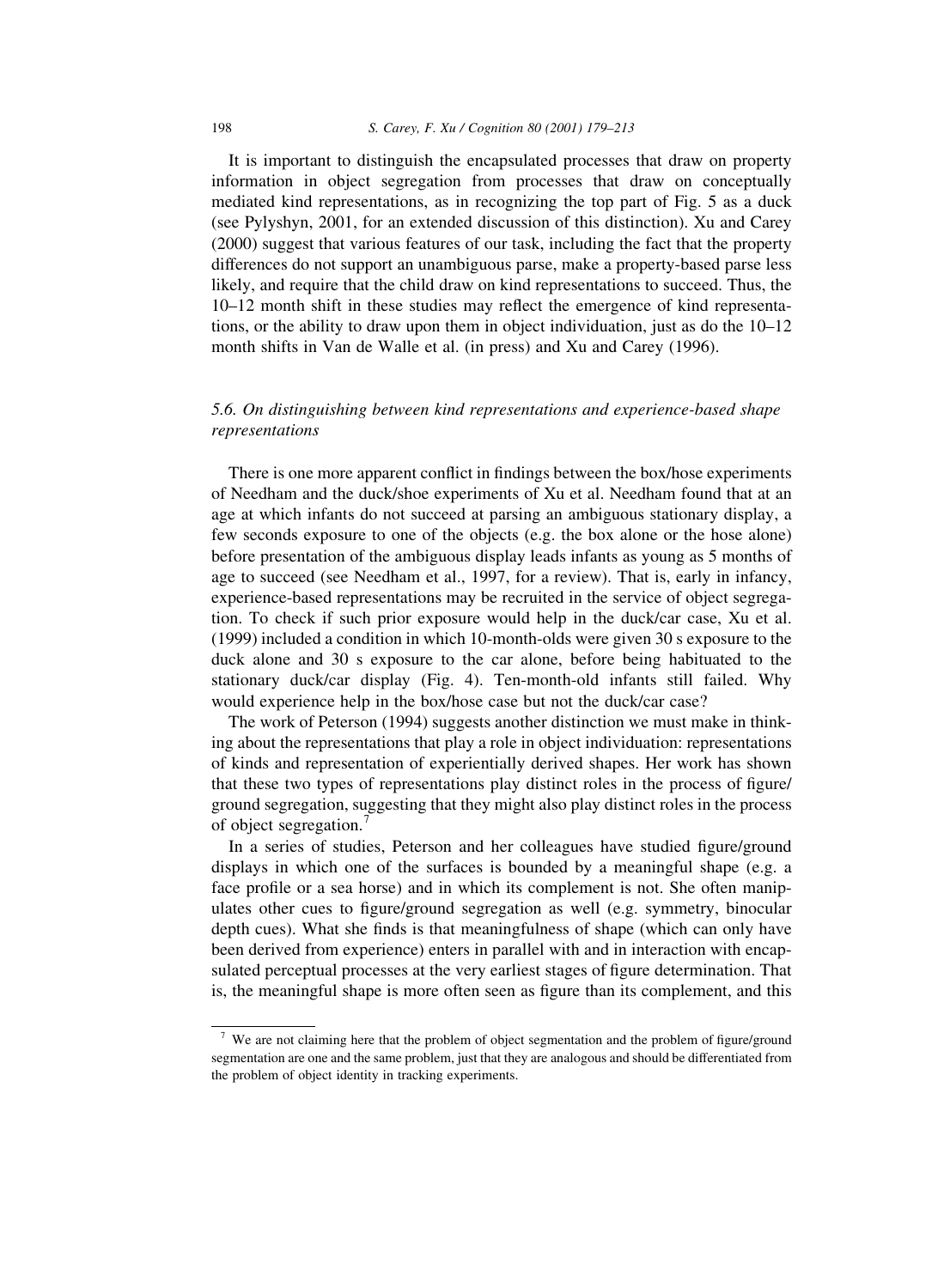factor sometimes overrides other cues to figure such as symmetry or depth cues (e.g. Peterson & Gibson, 1993; see Peterson, 1994, for a review).

This state of affairs is perhaps paradoxical. Logically, it would seem that object recognition (place an individual token with respect to an antecedently represented kind) would require prior figure/ground segregation, for one needs the individual to match against stored representations. Peterson resolves the paradox by pointing out that familiarity of shape may enter into the process without requiring that actual recognition (accessing a familiar kind) has taken place. In support of this observation, Peterson, de Gelder, Rapcsak, Gerhardstein, and Bachoud-Levis (in press) presented neuropsychological evidence that the experientially derived shape representations that enter into figure/ground segregation are *not* the kind representations that mediate object recognition. They presented a double dissociation between a visual agnosic patient with bilateral temporal-occipital lobe lesions and a patient with bilateral occipital lesions who was impaired on a variety of sensory and perceptual capacities. Agnosic patients cannot recognize familiar objects; they cannot name them, say what they are for, describe them, or show any other evidence of having placed them with respect to a familiar kind. The agnosic patient nonetheless showed the effects of experientially derived shape on figure determination to an equal extent as normal participants in these studies. That is, she was more likely to see a sea horse as figure than an upside-down sea horse (inversion controls for all other cues to figure/ground segregation), even though she could not recognize the sea horse. The occipital patient showed no effect of experientially derived shape representations in figure/ground decisions, but when he saw the meaningful shape as figure, he could recognize it as well as did normal participants in this experiment.

The Peterson work is relevant to the present discussion because it shows that representations of shape may enter into individuation processes in at least two different ways, only one of which involves recognition with respect to antecedently represented kinds. Although the Peterson work concerns figure/ground segregation, the same may be true for object segregation. As Peterson shows, the representations of shape that enter into the encapsulated early processes are fragmentary and simpler than those that support full-blown object recognition. It is possible that the experientially-based shape representations of the geometrically simple box or hose are influencing these early perceptual processes, and that the child cannot form such representations of the more complex duck or car with so little contact with these stimuli. Continuing along this line of speculation, it may be that only when infants have formed kind representations of ducks and cars does recognition of the objects as members of those categories play a role in the object segregation task posed by the stimulus array of Fig. 4, as well as the numerical identity tasks of Van de Walle et al. (in press) and Xu and Carey (1996).

Thus, in all these cases the adult vision literature on object representations contributes to a *possible* resolution of several apparent conflicts in the infant literature. We suggest that the resolution will depend upon distinguishing between mid-level object file representations, property representations, experience-based shape representations and kind representations, and the respective roles these play in distinct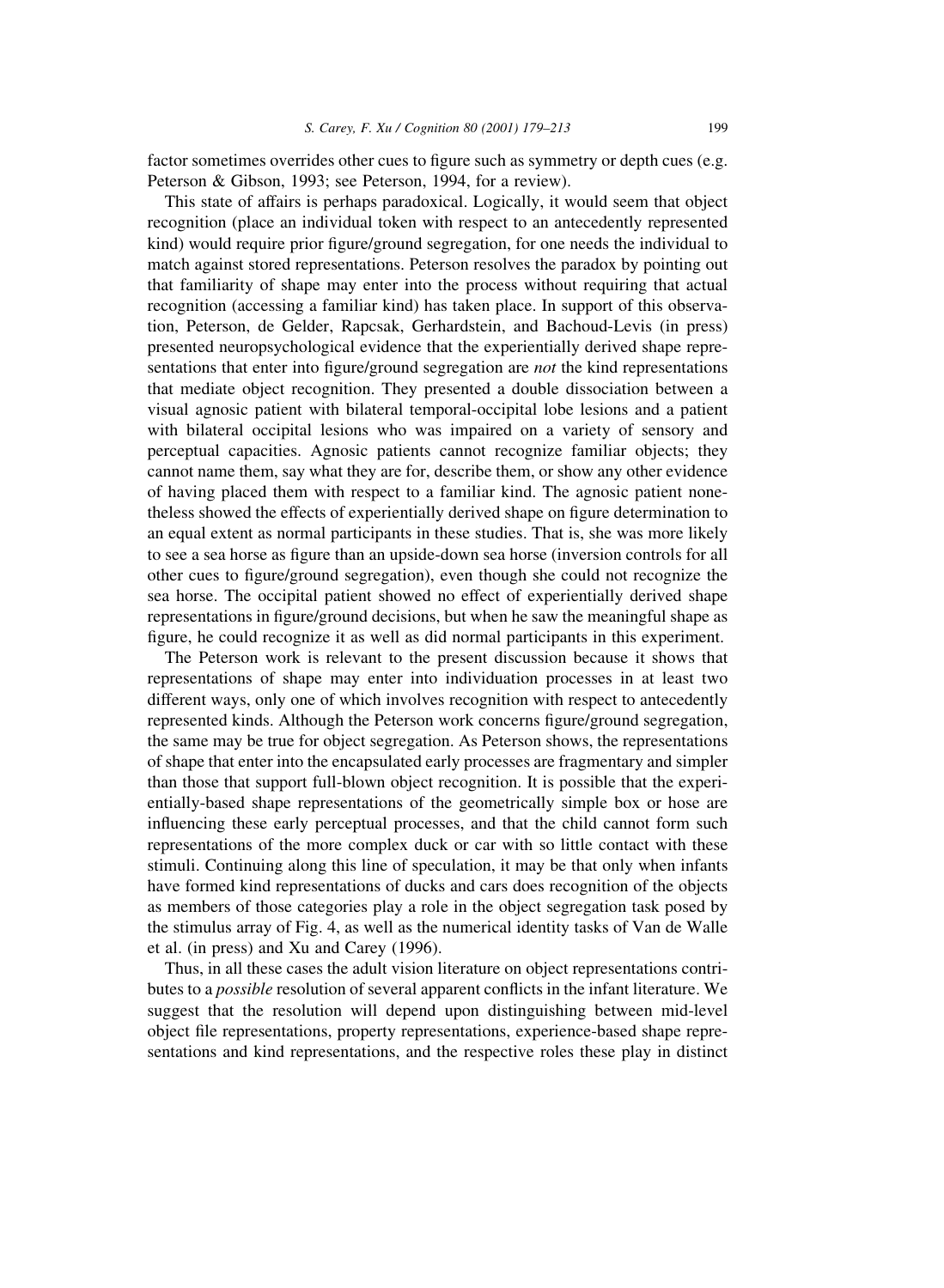individuation problems (figure/ground segregation, object segregation, object files, and kind-based object individuation).

# 6. Lessons from the infant literature concerning adult object representations

Section 5 considered lessons gained from the adult literature on mid-level object tracking for our understanding of young infants' object representations. Here we ask how the infant literature can return the favor. What lessons about object individuation in adults might be gleaned from the infant literature?

# 6.1. Distinguishing object file individuation from kind-based individuation

Until now, we have merely asserted that the adult literature distinguishes kindbased individuation from mid-level object file-based individuation. Actually, the literature is not unequivocal on this matter. On some treatments there is no such thing as kind-based individuation. For example, in the standard treatment of logical form in the literature on formal semantics, "The dog is black" is formalized as " $((x))$  $(dog(x) \& black(x))$ ". That is, being a dog is a property of an existentially quantified individual picked out in some other way, just as being black is. Similarly, Kahneman et al. (1992) suggest that object files represent individual tokens of objects and that "is a truck" or "is a dog" are features of objects rather than themselves sortals that directly provide criteria of individuation and numerical identity. In support of this way of looking at things, they offer the observation that we can felicitously say, "Its a bird, its a plane, its Supermanº, referring all along to the same individual.

For reasons beyond the scope of this paper, we do not consider this position tenable (see Carey & Xu, 1999; Macnamara, 1986; Xu, 1997, for discussions of the relevant philosophical literature as it relates to the psychological questions). In adult conceptual life, criteria for individuation and numerical identity are sortalspecific. As mentioned earlier, kind-relevant considerations often override spatiotemporal continuity in judgments of numerical identity. A person, just dead, is not identical to her corpse, in spite of the spatiotemporal continuity of her body. Some philosophers (e.g. Hirsch, 1982) would push this point even further, arguing that not only is spatiotemporal continuity not sufficient for our judgment of identity, but that it is not even necessary. A paradigm example is the following. Suppose you have a watch whose interior needs to be cleaned. You dismantle the watch, scattering the various parts on the desk, then you reassemble the watch after cleaning. During this process, spatiotemporal continuity was lost when the parts were scattered on the desk yet our intuition is clear that when the watch has been reassembled, it is the same watch as the one you started with.

In addition, kinds provide criteria of individuation and numerical identity directly, whereas properties do not. One can count the dogs or the shoes or the fingers in this room, but not the red in this room. Thus, at least as articulated in adult language, kind representations are sharply differentiated from property representations. They are not merely features to be bound to individuals picked out by FINSTs or to individual object files.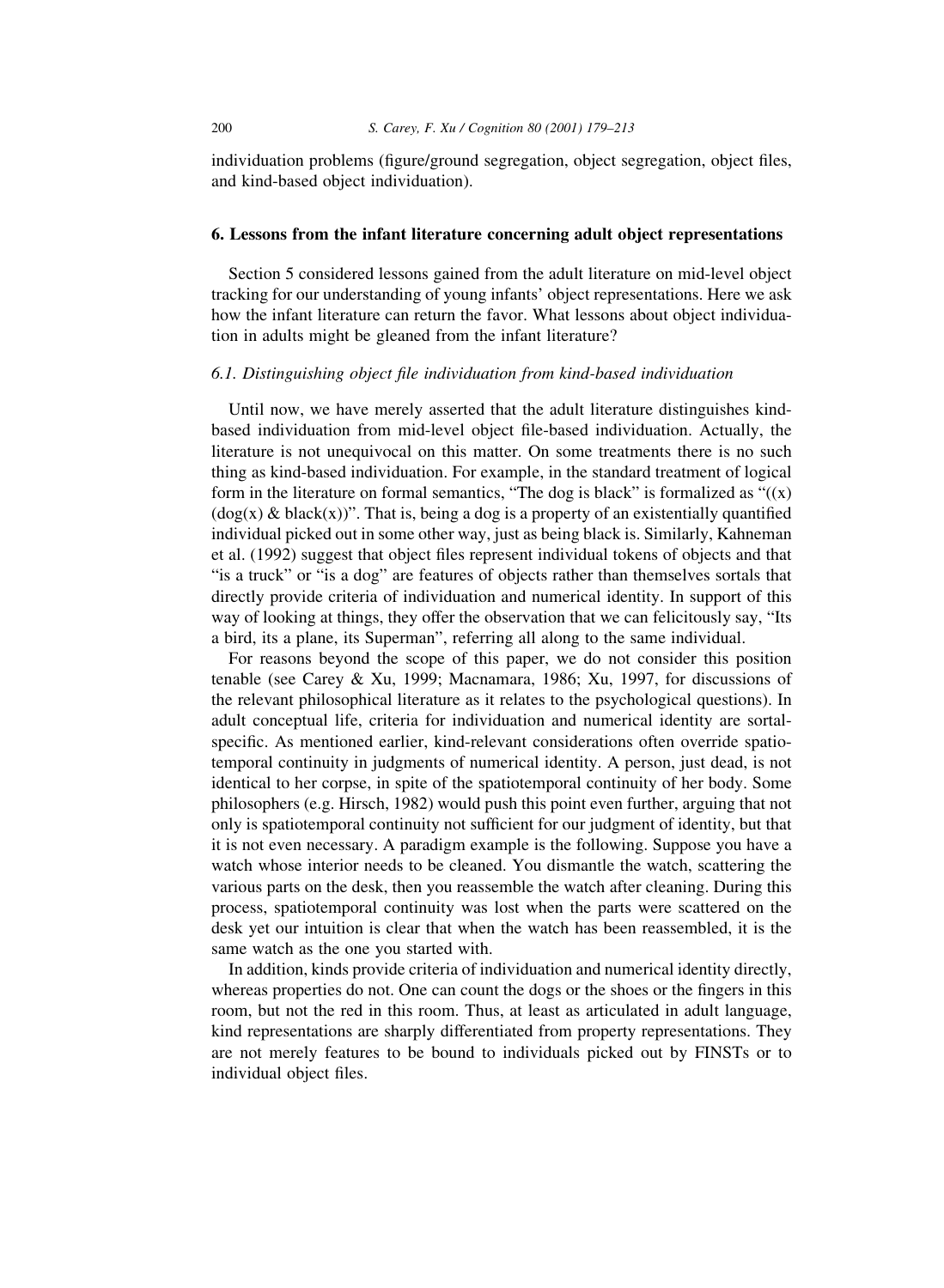The infant literature could bear on this controversy. If it turns out that infant cognitive architecture distinguishes between kinds and properties, and between kinds and object files, the position that these must be distinguished in adult cognitive architecture would receive support. We touched on this suggestion in our attempts to resolve the apparent discrepancies between the box/hose studies (Fig. 5) and the duck/car studies (Fig. 4), but we have not yet really marshaled the evidence for this position. Twelve-month-olds robustly succeed in experiments where individuation is signaled by kind distinctions (Van de Walle et al., in press; Xu & Carey, 1996; Xu et al., 1999). However, it does not follow that is a duck has a different status in the 12-month-old's conceptual system than does is yellow. The fact that 12-month-olds in these studies formed representations of two objects on the basis of the distinction, for example, between a telephone and a book does not mean that they were using kind representations to do so. After all, adults would assume that a black plastic object was numerically distinct from a red cardboard and paper object, even in the absence of having identified these objects as a telephone and a book.

We have recently completed a series of experiments with 12-month-olds (Xu, Carey, Quint, & Bassin, 2001) to establish whether 12-month-olds' success in our studies was based on property contrasts or kind contrasts. Using the paradigm of Xu and Carey (1996), infants were shown an event in which an object (e.g. a red ball) emerged from behind a screen and returned, followed by an object (e.g. a green ball) emerging from behind the screen from the other side and returning. On the test trials, infants were shown two objects (e.g. a red ball and a green ball) or just a single object (e.g. a red ball  $or$  a green ball) when the screen was removed. We found that even though 12-month-old infants were sensitive to the perceptual differences between the objects, these property changes (i.e. color change alone, size change alone, or the combination of the two) did not lead to successful object individuation. That is, upon seeing a red ball alternating with a green ball (or a big ball and a small ball, or a big red ball and a small green ball), the infant did not conclude that there were two distinct objects behind the screen. In the last experiment of this series, infants were shown two types of shape changes (holding color and size of objects constant)  $-$  a within-kind shape change (e.g. a sippy cup with two handles vs. a regular cup with one handle) or a cross-kind shape change (e.g. a cup and a bottle). During habituation trials, we found that the infants were equally sensitive to both types of shape change. On the test trials, however, only the infants who saw the cross-kind shape change showed evidence of successful object individuation by looking longer at the one-object, unexpected outcome than the twoobject, expected outcome. These results provide preliminary evidence that kind representations (and not just property representations) underlie the success at 12 months.

Furthermore, the capacity to individuate in the absence of spatiotemporal information that emerges between 10 and 12 months of age is closely tied to linguistic competence in ways that implicate kind concepts. Xu and Carey (1996) found that 10-month-olds who knew the labels for the objects succeeded at individuating familiar objects on the basis of kind distinctions (the objects were a ball, a bottle,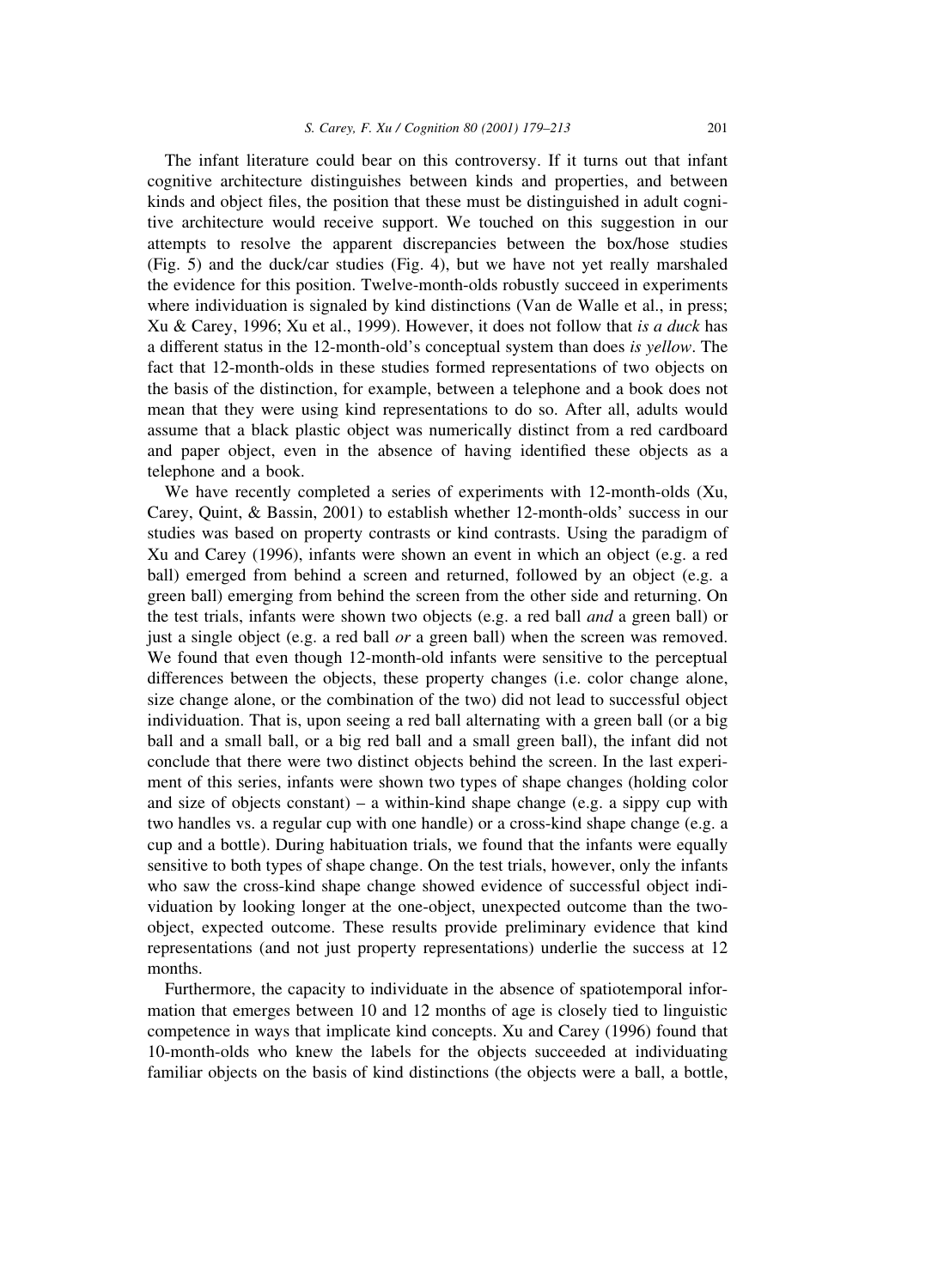a book, and a cup). A new set of studies showed that labeling facilitates individuation in this paradigm. Xu (1998) tested 9-month-old infants using the Xu and Carey (1996) paradigm and gave the infants verbal labels for the objects. When the toy duck emerged from behind the screen, the experimenter said, in infant directed speech, "Look, [baby's name], a duck". When the duck returned behind the screen and the ball emerged from the other side, the experimenter said, ªLook, [baby's name], a ball". On the test trials, infants were shown an expected outcome of two objects, a duck and a ball, or an unexpected outcome of just one object, a duck or a ball. Infants looked longer at the unexpected outcome of a single object. In a control condition, infants heard "a toy" for both the duck and the ball, and their looking time pattern on the test trials was not different from their baseline preference. In a second study, two tones were used instead of two labels and infants again failed to look longer at the one-object outcome. Our interpretation of this finding is that contrasting labels provide signals to the infant that two kinds of objects are present, and that there must therefore be two numerically distinct objects behind the screen. The negative finding with tones suggests that perhaps language in the form of labeling plays a specific role in signaling object kinds for the infants. It is unclear whether labels are necessary for the formation of kind representations (cf. the experiments of Mandler and her colleagues cited below; we are agnostic as to the format of representation of symbols for kinds). We take these results as part of a general pattern of findings that infants expect labels to refer to kinds, and that kind membership has consequences for both individuation and categorization (e.g. Balaban & Waxman, 1997; Waxman, 1999).

Kind concepts differ from property concepts in ways other than that kinds provide criteria for individuation and numerical identity. Other infant studies confirm that kind representations are differentiated from property representations by the end of the first year of life (see Mandler, 2000; Xu & Carey, 2000, for reviews), and that labeling facilitates kind representations (Balaban & Waxman, 1997; Waxman & Markow, 1995). Furthermore, Waxman (1999) showed that by 13 months, infants distinguish linguistically between kind representations and property representations. Upon hearing a series of objects described by a count noun ("Look, its a blicket") they extract kind similarity (at both the basic and superordinate levels) but not property similarity (texture and color), whereas upon hearing an adjective ("Look, its a blickish one") they extract property similarity as well.

In sum, these studies support the claims that kind representations are architecturally distinct from property representations, as they play distinct roles in individuation, categorization, and language. These studies also lend support to the architectural distinction between object ®le-based individuation and kind-based individuation, for this latter system emerges markedly later in development.

# $6.2.$  Lessons concerning the mid-level object file/object tracking system itself

Suppose it is true that kind-based individuation is architecturally distinct from the mid-level object tracking system, that the mid-level system underlies object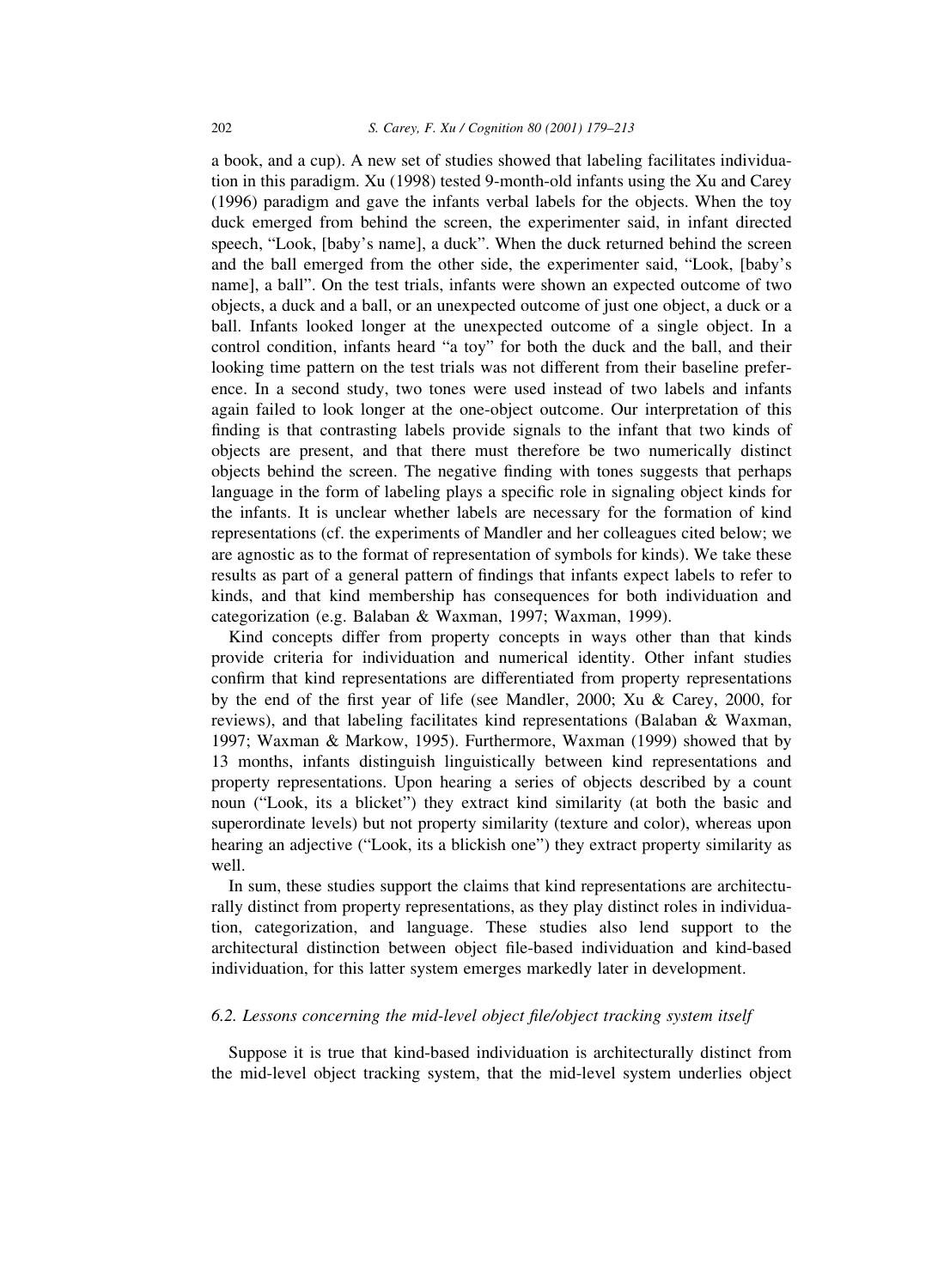individuation and tracking early in early infancy and that the kind-based system is not developed until the end of the first year of life. If so, studies of young infants provide us with a wonderful methodological tool  $-\alpha$  chance to study the object tracking system pure, so to speak, uncontaminated by kind representations. Before the emergence of the kind-based system, the processes that create representations of individual objects create only object files. Properties of objects are represented as features bound to object files. After this developmental change, the processes that create representations of individual objects also create symbols for kind sortals, such as *duck*, and properties of these individuals may be bound directly to them, as in yellow duck. Once this second system of kind-based object individuation has become available, it creates the representations that articulate thought. That is, it preempts object file representations in our experiences of the world. This is why, in the absence of direct spatiotemporal evidence to the contrary, we infer that the duck and the cat moved in Fig. 1, and why we consider that a person ceases to exist when he or she dies, in spite of the spatiotemporal continuity of bodies. Thus, for adults, we need to set up situations that prevent the operation of the second system (high attentional load, as in MOT or search studies, or very brief exposures, as in apparent-motion studies or feature conjunction studies) or situations that separate perception from judgment in order to study the operation of the mid-level object file and object tracking systems.

If we accept the arguments of the paper so far, then the study of object representations in very young infants can provide invaluable evidence concerning the nature of the mid-level systems, for very young infants do not yet have available the kindbased systems which preempt the output of the mid-level vision in adult conceptual representations. In the remaining sections of this paper, we sketch what might be learned about the object file and object tracking system from studies of the object representations of very young infants.

### 6.3. Short-term memory and object file representations

In MOT experiments and in studies of object-based attention in which the objects undergo real or apparent motion (Kahneman et al., 1992), subjects are in nearly continuous visual contact with the objects. Occlusion, if present at all, is momentary. FINSTs are indices that depend upon spatiotemporal information in order to remain assigned to individuals. It is unclear from these studies, then, whether object files are stable object representations that may be placed into longer lasting short-term memory stores, perhaps even losing their current spatiotemporal indices. The object permanence and number studies of young infants suggest that they can.

Many of the infant studies cited above involve occlusion, sometimes for as long as 10 s or more. In Wynn's  $1 + 1$  (or  $2 - 1$ ) studies, for instance, the first object (or pair) remains hidden for several seconds, and a memory representation of that object (or pair) must be updated, in memory, as the result of the addition (or subtraction). Then when the outcome array is revealed object file representations are again computed, and the resultant models (the short-term memory object file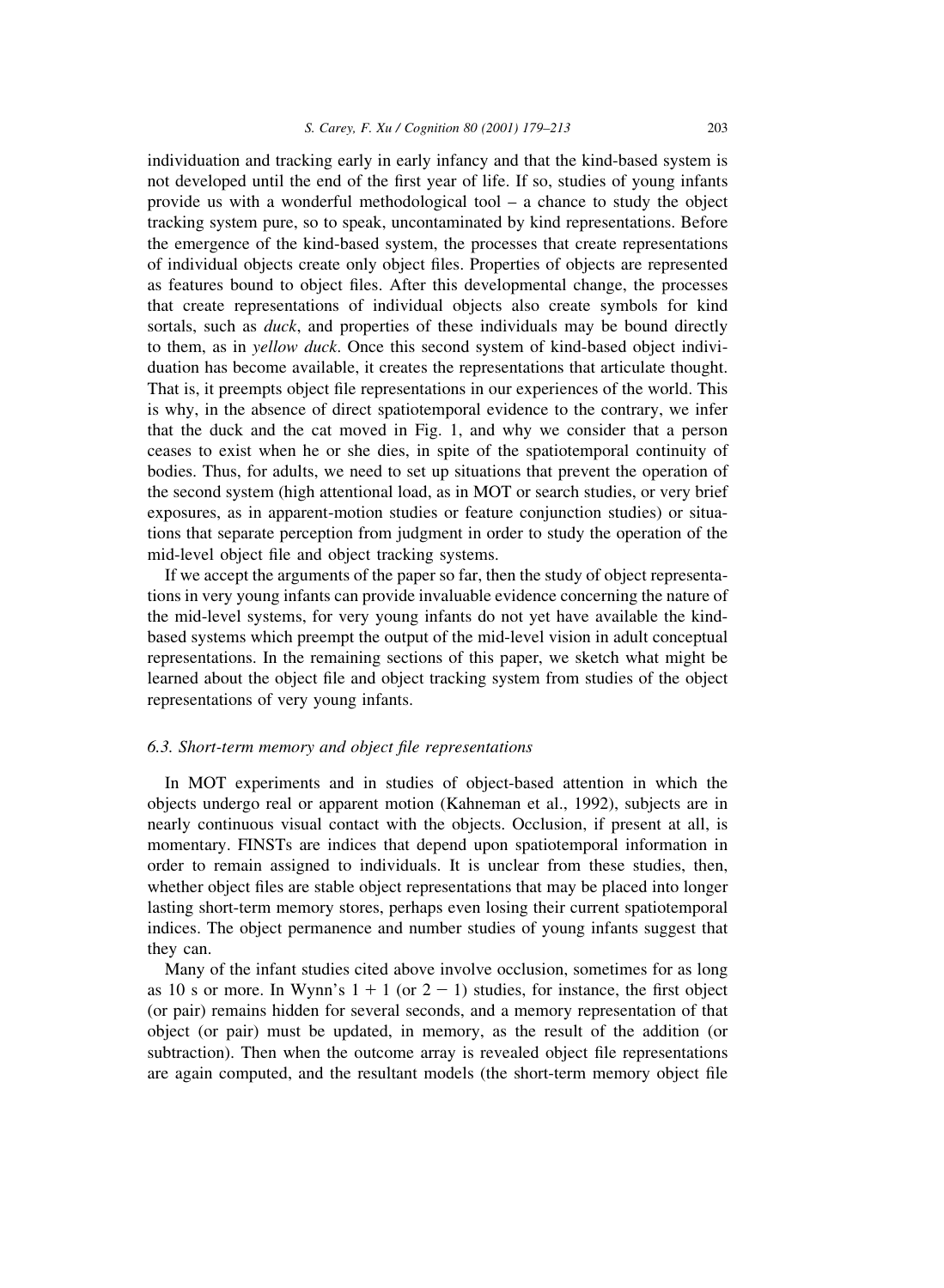representation, and the current outcome object file representation) are compared. $8$ Koechlin et al. (1998) showed that 5-month-old infants succeed in  $1 + 1 = 2$  or 1 and  $2 - 1 = 2$  or 1 addition/subtraction studies even when the objects behind the screen are placed on a rotating plate. Under these conditions, the infant cannot maintain an index on a hidden object; that is, when the outcome is revealed, the infant has no way of knowing which object on the plate is the same object as the first one placed behind the screen and which one is the same object as the second one. This finding supports the assumption by Simon (1997) and Uller et al. (1999) that two object file models, one of the set-up event and one of the outcome array, are being compared.

Feigenson, Carey, and Hauser (2001) have new findings that lend support to the hypothesis that the infant can create and store more than one memory model of sets of objects, and compare them numerically in memory. Furthermore, these studies show that the total number of objects represented in two separate short-term memory stores can exceed the limits of object indexing, showing that short-term memory stores may include object files that are not currently indexed. Ten-monthold infants were shown a given number of graham crackers placed into one box, and a different number placed into another box. The infants could not see the crackers in the box. The infants watched the crackers being placed into the two boxes, and then they were allowed to crawl to one or the other. At issue was whether they would go to the box with the larger number of crackers. This is what they did, when the choice was 1 vs. 2 or 2 vs. 3. Performance fell apart at 3 vs. 4 and at 3 vs. 6. This latter finding is important, for it rules out that analog magnitude number representations (see Dehaene, 1997; Gallistel, 1990, for characterizations of and evidence for analog magnitude number representations of number) could be underlying performance on this task. Success when analog magnitude number representations are activated is a function of the ratio between the set sizes; 3 vs. 6 is the same Weber fraction as 1 vs. 2 and is more discriminable than 2 vs. 3. Success within the range of parallel individuation and failure outside it, controlling for ratio, is the set size signature of object file representations of these individuals. This is the earliest demonstration of an ordinal quantitative judgment in infants, but it is the success at 2 vs. 3 that is of theoretical importance in the present context. Sets of 2 or 3 objects are each within the infants' limits of object indexing, but sets of 5 are not. Thus, infants cannot be indexing a single set of objects in this experiment. Rather, they must be establishing two short-term memory models, one consisting of 2 object files and one consisting of 3 object

In the Simon (1997) and Uller et al. (1999) accounts of these experiments it was assumed that the comparisons were based on  $1 - 1$  correspondence among object files in the two models. Subsequent experiments (Clearfield & Mix, 1999; Feigenson et al., 2001, in press) make it clear that object file models are often compared on the basis of total surface area or volume, or on the basis of properties of the individual objects, and that these properties of object file representations are more salient than is the number of object files in a model. These facts do not undermine the conclusion that object file representations are underlying the infants' behavior in these studies, but they do undermine the conclusion that these experiments reflect numerical computations over object file representations.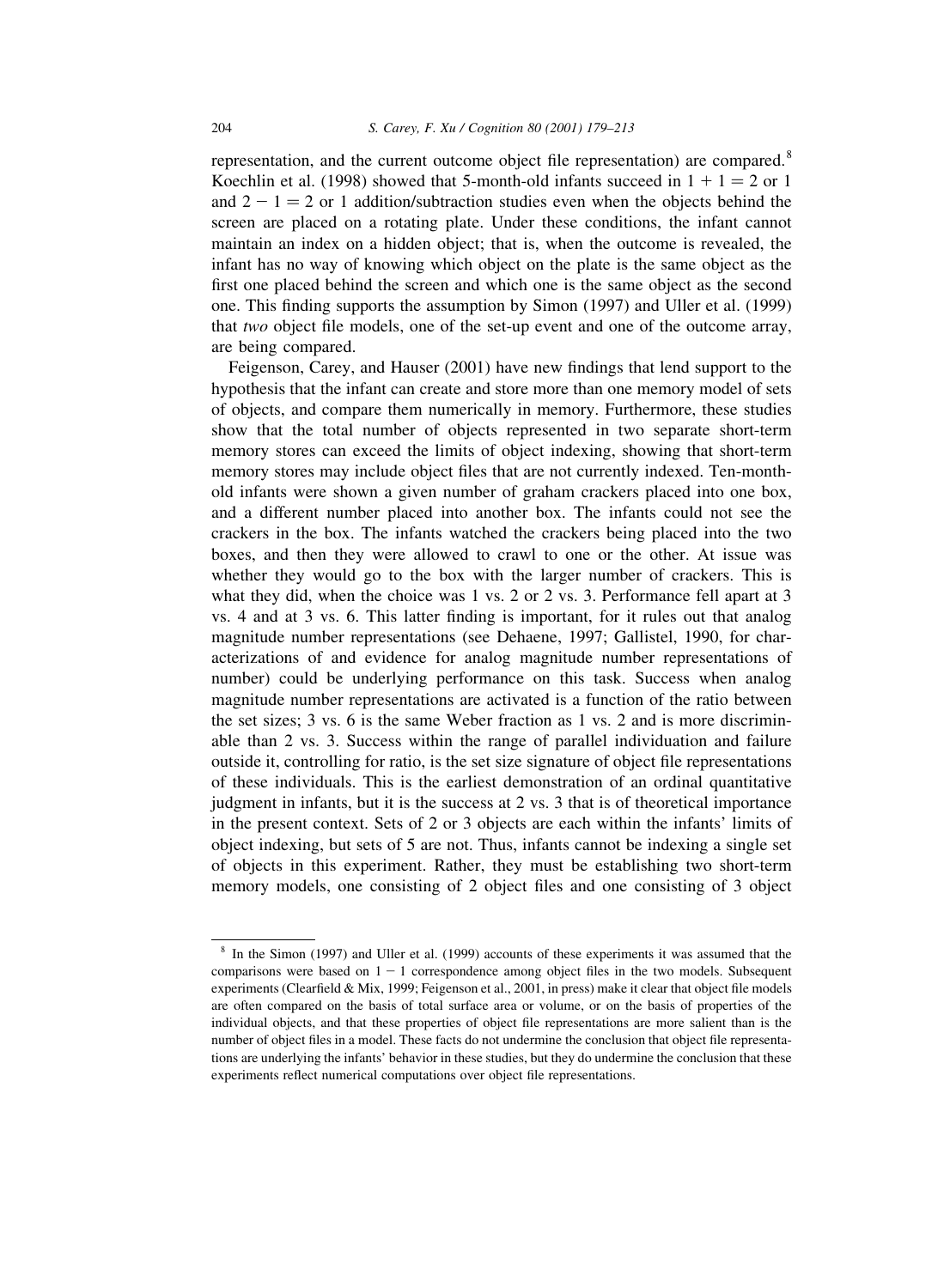files, and then comparing them in memory. $9$  Thus, object file representations do not merely underlie momentary tracking of objects. Rather, object files are symbols that articulate relatively long lasting short-term memory models, which, in turn, support other computations; in this case, comparisons with respect to more or less.

# 6.4. Mid-level object representations: preconceptual? Or, what kinds of things are FINGs?

Pylyshyn (2001) suggests that the individuals that are indexed in the mid-level object tracking experiments are non-conceptual. Of course, the individuals that are indexed are in the world (hence neither preconceptual or conceptual). At issue is whether the symbols for these individuals, the object files themselves, are preconceptual or conceptual symbols. Recall that Pylyshyn (2001) agrees that the assignment of a FINST is the initial phase of creating an object file, and thus that FINGs (the individuals FINSTs point to) are the same individuals as those represented by object files.

We have discussed at length one sense in which object files are preconceptual symbols; they do not represent object kinds such as dog or cup. In addition, Pylyshyn (2001) is mainly concerned with the issue of whether the processes that use features or spatiotemporal information to assign indexes are themselves conceptual processes. He argues that individuals are picked out by perceptual processes, perhaps in a bottom-up manner; individuals are not determined by a process that examines explicitly represented definitional or probabilistic features, even spatiotemporal ones.

Although we believe that Pylyshyn is right about this, the question still remains concerning object files as symbols themselves. Notice that the fact that perceptual processes (figure/ground segregation, surface representation, object tracking on the basis of spatiotemporal information) establish object files does not make them perceptual symbols. Perceptual processes may deliver symbols that are conceptual, as seen by their conceptual role.

An analogy may clarify our argument here. Michotte (1963) specified the spatiotemporal parameters of the relation between two moving bodies sufficient for the perception of causal interaction, e.g. for the perception that contact with one moving body caused a second one to move. That there are perceptual processes that yield representations of causality does not mean that that these representations themselves are perceptual. Causal attribution transcends the spatiotemporal parameters, being contributed by the mind, and guides further inferences and actions, being in that sense informationally promiscuous. In these senses, then, representations of caus-

<sup>&</sup>lt;sup>9</sup> See previous footnote. In the infant choice experiment, infants were maximizing the total amount of graham cracker. Given a choice between one large cracker in one container and two small crackers, summing to half the volume of the large one, infants chose the single large cracker. Still, the set size signature of object file representations obtained success at  $2 \text{ vs. } 3$ , but not at  $3 \text{ vs. } 6$ , indicating that the comparison was mediated by object file representations and not representations that could keep a running total of volume apart from the individual objects.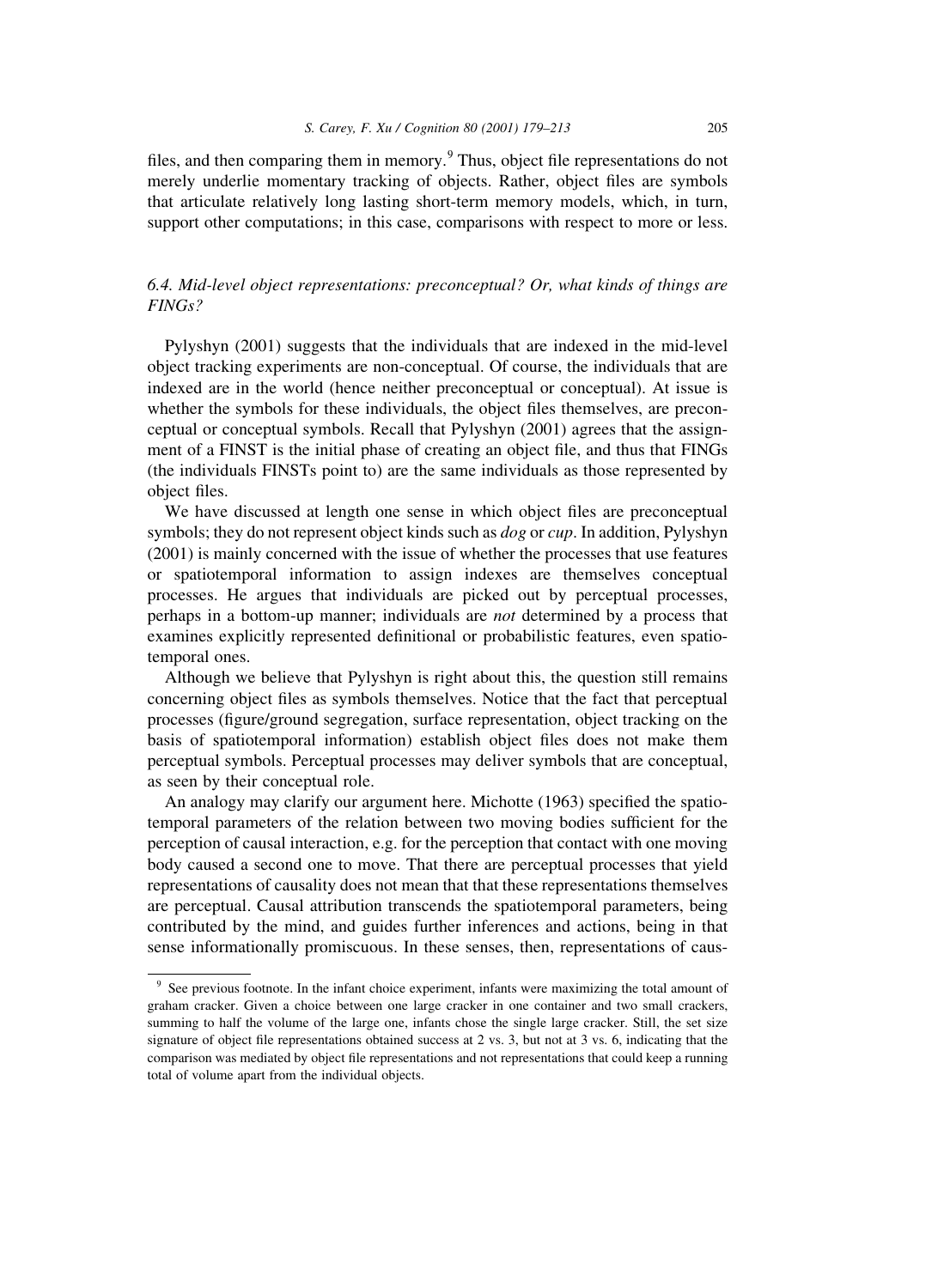ality are conceptual, even though there are dedicated perceptual processors that compute them.

To explore the issue of whether object files are conceptual symbols, we must begin by considering their *content*. What do object files represent? Two types of empirical evidence bear on this question:  $(1)$  studies of the extensions of object files (What entities in the world cause object files to be established? What are FINGs (an empirical question)?) and  $(2)$  studies of the conceptual role of object files (What computations do object file symbols participate in?). We shall argue that the content object files is *physical objects*, by which we mean what is sometimes called "Spelkeobjectsº, namely, bounded, coherent, 3D, separable and moveable wholes. And we will argue that object file representations are conceptual in the sense that they articulate physical reasoning, enter into number-relevant computations, and support intentional action. Sections 6.5–6.7 review the evidence in support of these claims.

### $6.5.$  The extension of object files

The claim that object files represent real 3D objects may seem hardly surprising, but in fact, there are reasons to doubt it. The arrays are actually 2D objects in virtually all of the adult studies on mid-level vision, as well as in some of the infant studies (e.g. those of Johnson, 2000, and his colleagues on amodal completion behind barriers and those of Johnson and Gilmore, 1998, on object-based attention). But because we can present many of the cues for depth in 2D arrays, surfaces arrayed in 3D are routinely perceived in such displays. That the system can be fooled (similarly for Michotte causality) does not mean that it is not representing the stimuli as Spelke-objects. What reasons do we have for thinking that this may be the case?

We have already presented one line of evidence that object files represent Spelkeobjects. The processes that establish and maintain object file representations are sensitive to the distinction between the spatiotemporal information that specifies occlusion, on the one hand, and that that specifies the cessation of existence, on the other. Occlusion and existence cessation are properties of real physical objects. Furthermore, studies of infants shown pictures suggest that infants sometimes misperceive 2D representations as if they were real 3D objects. Many studies have shown that infants attempt to grasp pictured objects well into the second year of life (see DeLoache, Pierroutsakos, Uttal, Rosengren, & Gottlieb, 1998).

Two series of studies with 8-month-old infants underline the point that the individuals being tracked in the infant studies are physical objects, and not just any perceptual objects specified by figure/ground processes. A hallmark of physical objects is that they maintain their boundaries through time. Neither a pile of sand nor a pile of blocks is a Spelke-object, in spite of the fact that when stationary it may be perceptually indistinguishable from one. One may make a pile-shaped cone and coat it with sand, or one may put together a set of small objects, yielding a single pile-shaped entity. It is only upon viewing such entities in motion (do they fall apart, or do they maintain their boundaries?) that unequivocal evidence for their ontological status is obtained. Infants track Spelke-objects that are perceptually identical to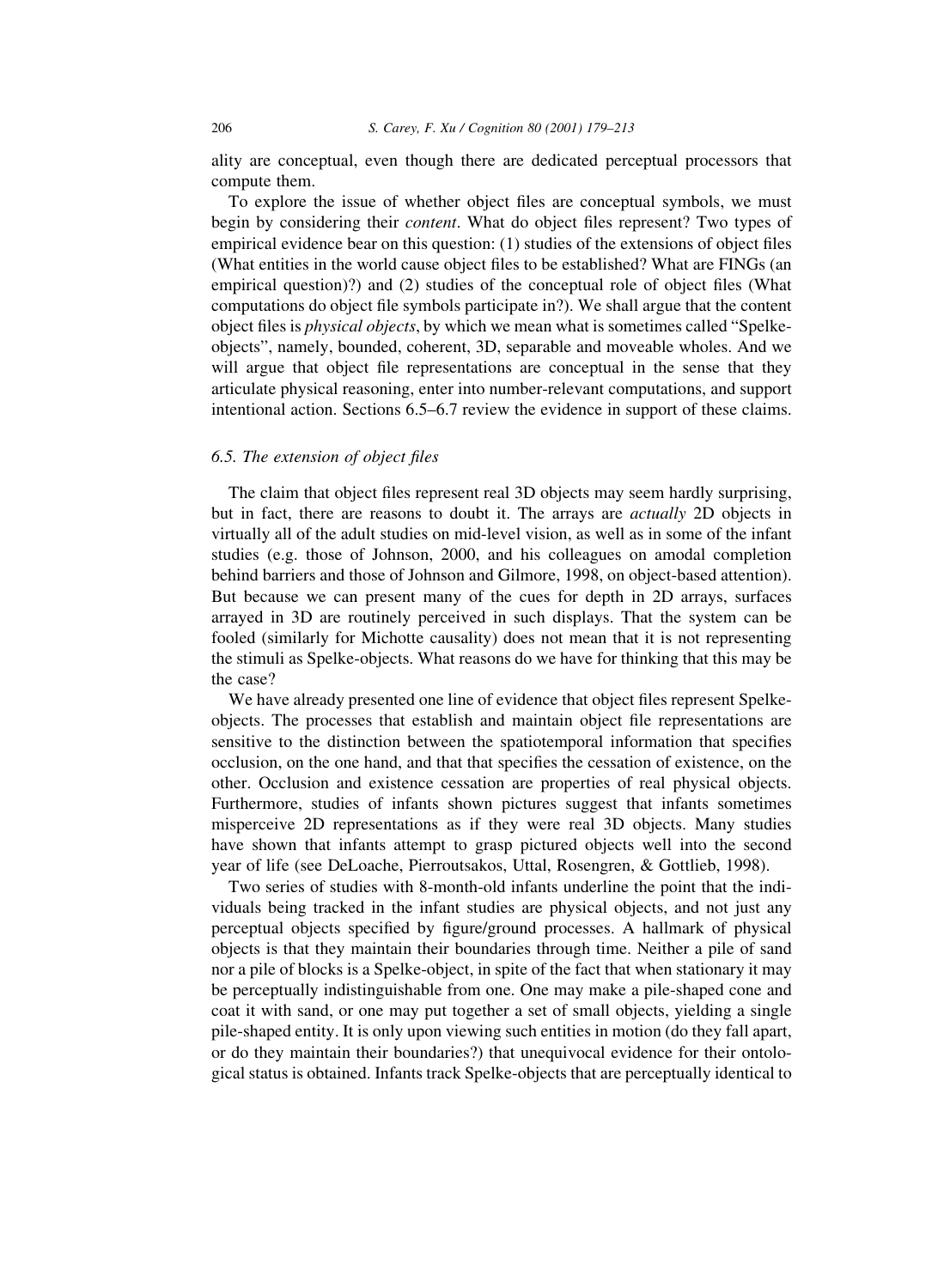piles of sand (Huntley-Fenner, Carey, & Salimando, 2001) or piles of little blocks (Chiang & Wynn, in press) under conditions where they will not track the perceptually identical non-objects.

Take Huntley-Fenner et al. (2001) for example. They carried out  $1 + 1 = 2$  or 1 studies involving sand poured behind or sand objects being lowered behind the barriers. When the sand was resting on the stage, it formed a pile, and the sand objects, when resting on the stage, were perceptually indistinguishable, being pileshaped objects coated in sand. It was only upon seeing the entity being poured (sand) or lowered (object) onto the stage that infants could identify the resulting pileshaped entity as sand or as an object. Stimulus type was a between-participant variable, and infants were familiarized with the stimuli before the study by handling the sand or the sand object. One study involved a single screen; another involved two screens. Eight-month-old infants succeeded in the sand object conditions, but failed in the sand conditions. The failure in the two-screen study is especially striking, for it shows that infants do not have ªsand permanenceº. In this study, the infant watched as a pile of sand was poured onto the stage floor, and then hidden behind a screen. A second, spatially separate, screen was introduced and a second pile of sand was poured behind it. The screens were then removed, revealing either two piles of sand (one behind each screen) or only one (the original pile seen on the stage floor initially). Eight-month-olds did not differentiate the two outcomes, although they succeeded if the stimuli were sand-pile-shaped Spelke-objects lowered as a whole onto the stage floor. As mentioned above, object permanence requires an individual whose identity is being tracked; it is the same individual we represent behind the screen. Apparently, 8-month-old infants cannot establish representations of individual portions of sand and trace them through time.

These infant studies suggest that the object tracking system is just that: an object tracking system, where object means 3D, bounded, coherent physical object. It fails to track perceptually specified figures that have a history of non-cohesion. That the system can be fooled, can misrepresent 2D stimuli as objects, does not militate against this conclusion.

One final line of work on infant object representations bolsters this conclusion. Identical spatiotemporal principles (e.g. independent motion) specify tactile and visual objects, and infants map representations across the two modalities. Streri and Spelke (1988) allowed young infants to handle rings (one in each hand) that they could not see. When the rings moved independently of each other, infants preferred to look at a display containing two spatially separate objects. In contrast, when handling rings connected by a rigid rod (again, one in each hand), such that they did not move independently of each other, they preferred to look at a display containing a single object. (In cross-modal experiments of this sort, infants typically prefer to look at the visual stimulus that matches the tactually represented stimulus, presumably because they seek a consistent representation of their world.)

In sum, infant object representations appear to have 3D, bounded, coherent, separately moving objects in their extensions. On the assumption that infant object representations are object files, we conclude that "object files" are well named: they represent real physical objects.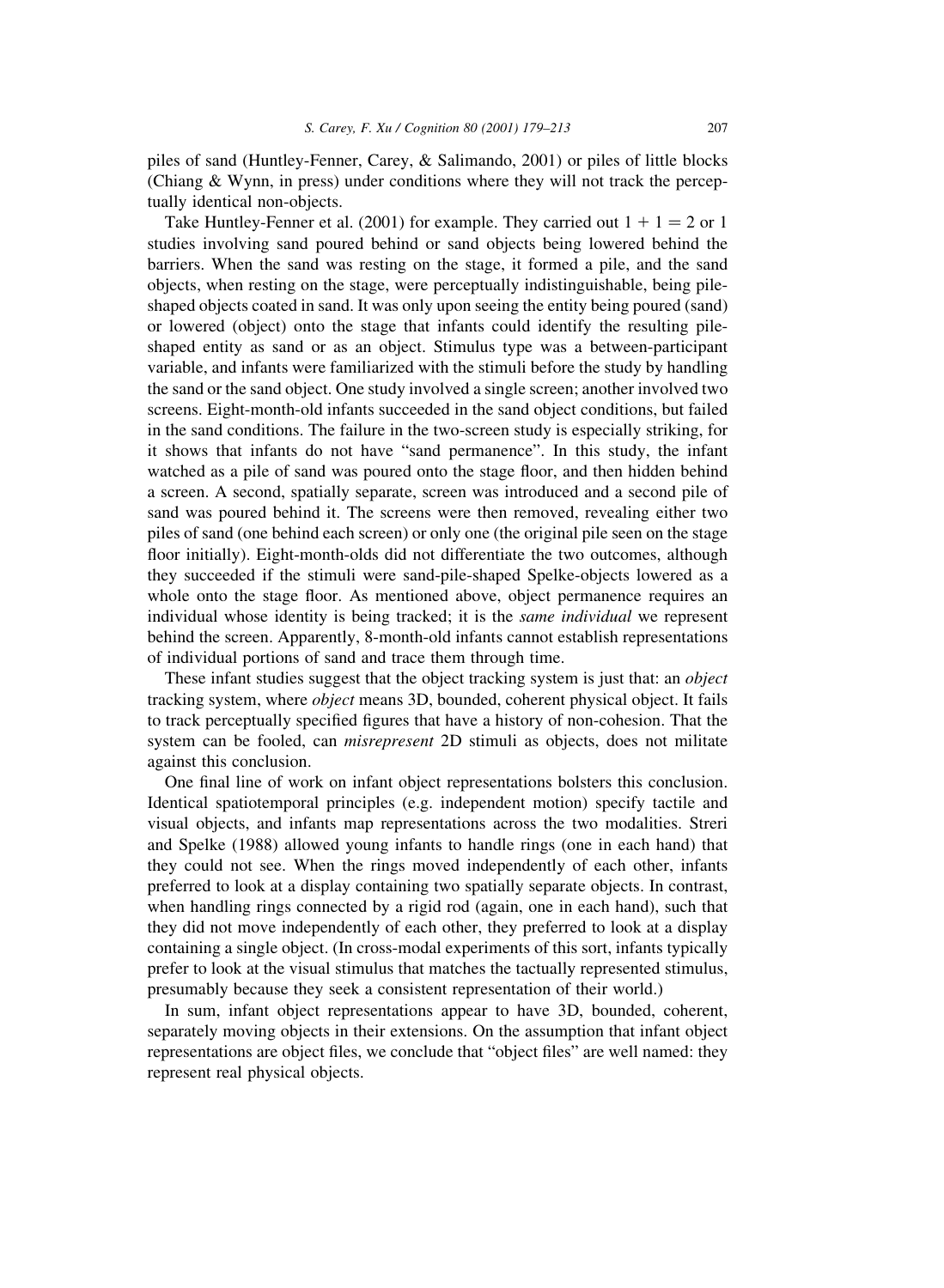### $6.6.$  Conceptual role: object file representations are the input into volitional action

Section 6.5 concerns what real world individuals are represented by object files. This is one part of the project of specifying the content of a symbol; the other part is specifying its conceptual role. Files representing currently visible attended objects, as well as those stored in short-term memory, guide actions directed towards the physical world. By 8 months, infants solve Stage 4 object permanence tasks (retrieving objects hidden under cloths, behind barriers). Similarly, at 10 months, before kind representations support individuation, object file representations support manual search in the Van de Walle et al. (in press) object retrieval tasks and in the Feigenson et al. (2001) number comparison experiments cited above. Insofar as being available to guide volitional action (informational promiscuity) is evidence that a representation is conceptual, these studies suggest that object files are.

### 6.7. Conceptual role: object representations articulate physical knowledge

The actions in the Feigenson et al. studies were based on the output of computations that established which container contained more crackers. That object file representations enter into comparative quantity computations suggests that they have conceptual roles that far transcend merely representing objects that the infant may reach for. Indeed, it is in the exploration of the conceptual role of object representations that the infant studies most dramatically transcend the literature on mid-level vision, for these studies have not been concerned with the inferences that are drawn about objects. If the identification of the infant's object representations with object files is correct, then these studies show that object file representations articulate considerable physical knowledge. Some of this physical knowledge may be innate, instantiated in the computations that establish representations of object files in the first place. But other aspects are learned  $-\text{ object}$  files are representations of objects about which infants can learn, and in this learning they learn about objects as a class, not just about individual object tokens.

### 6.7.1. Innate physical knowledge about objects

By 2 months of age, infant object file representations are quite adult-like. For example, Johnson, 2000 reviews the literature on surface perception in infancy. By 2 months of age, infants are sensitive to almost all the same information adults are in building representations of the amodally complete surfaces behind barriers, although young infants need more redundant cues than do older children or adults. Astoundingly, 2-month-olds are also able to represent physical relations such as inside and behind, and their representations are constrained by knowledge of solidity, a property of Spelke-objects but not of 2D visual objects. Spelke et al. (1992) habituated 2-month-olds to a ball rolling behind a screen, the screen then being removed and the ball shown resting against the back wall. They then inserted a barrier behind the screen, perpendicular to it with its top visible, and rolled the ball behind again. Upon removal of the screen, infants looked longer if the ball ended up against the back wall, having apparently passed through the solid barrier, than if the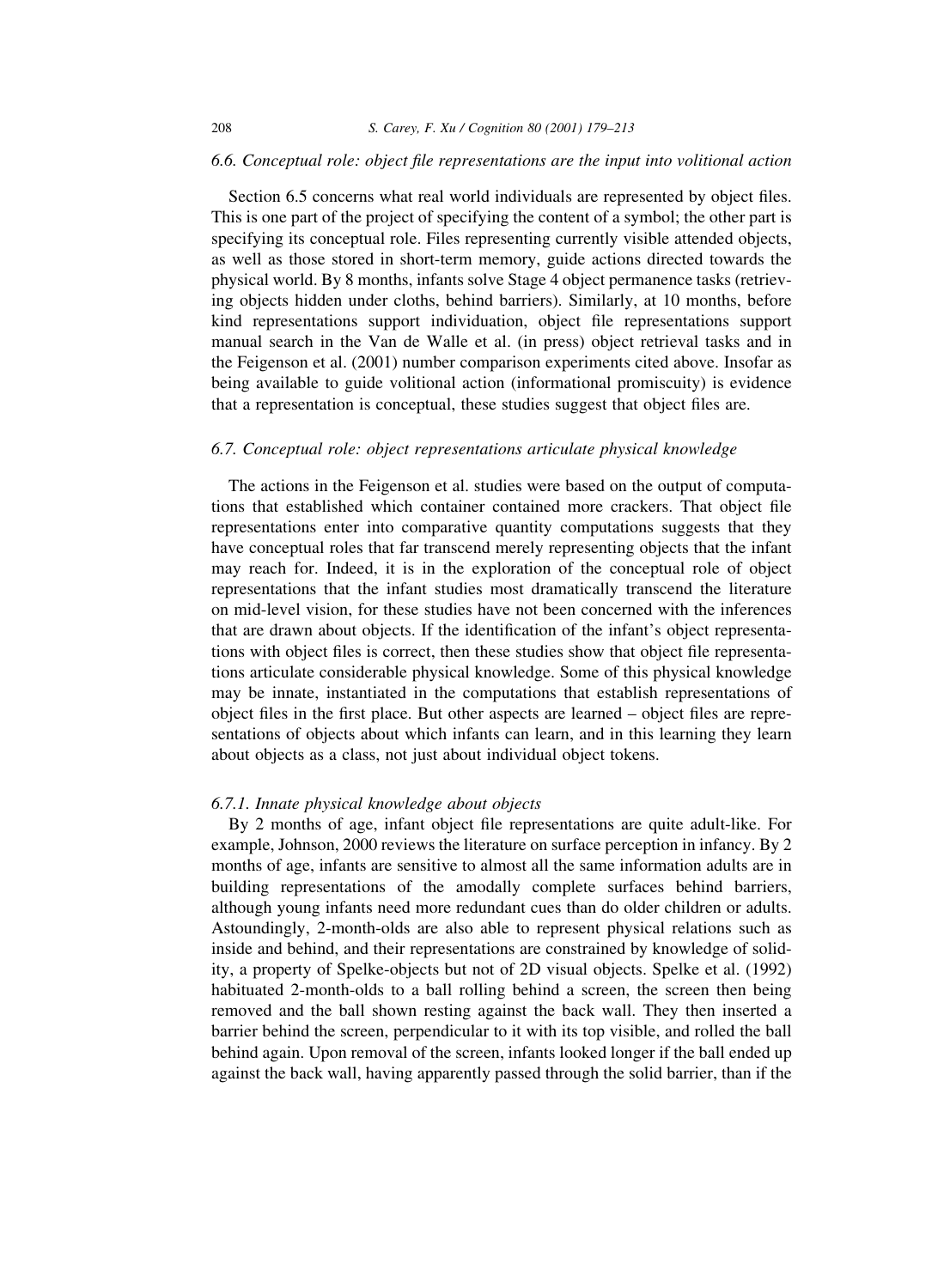ball was revealed resting against the barrier. Convergent evidence is provided by Hespos and Baillargeon (in press), who showed that 2-month-olds expect objects inside other objects to move with them, in contrast to objects behind other objects, and also that they expect objects can be inserted into open containers but not into closed containers (the latter being a violation of solidity).

Besides expecting objects to be solid, and thus not to pass through other ones, by 6 months infants also expect objects to be subject to the laws of contact causality (Leslie & Keeble, 1986). Young infants look longer if an object goes into motion without having been contacted by another moving object than if it has (Spelke, Philips, & Woodward, 1995) and they look longer if a small object hitting another makes it move farther than if a larger object going the same speed does (Baillargeon, 1995).

Thus, the conceptual role of the infant's object representations is that of 3D Spelke-objects; objects are represented as solid entities in spatial relations with each other that cannot pass through other objects, and which move only upon contact. If we accept the identification of the infant's object concept with object files, then we must accept that object file representations also have the same conceptual role.

#### 6.7.2. Learning generalizations about objects

Still under debate is what aspects of the conceptual role of object representations described above are innate and what are learned. There is no doubt, however, that infants learn many generalizations about objects during their early months. Thus, the processes that yield object representations yield representations about which the infant learns. To take just one example  $-\text{infants}$  do not innately know that unsupported objects fall (Baillargeon, 1995). That is, if they watch an object slowly pushed off a platform until it is completely unconnected to it, apparently suspended in midair, 3-month-olds show no differential interest relative to whether it is adequately supported from below. Just a few weeks later, though, this event draws long looking, relative to events in which the object is supported. In a series of beautiful experiments, Baillargeon has shown that infants' learning about support unfolds in a regular way. First they are not surprised that the object does not fall so long as there is any contact with the support, then the contact must be from below, then more than half of the base of the object must be supported from below, and finally they take into account the geometry of the object. Furthermore, the initial stages of this learning occur, in the ordinary course of events, from infants' own attempts to place objects on surfaces, but it can also be driven from observational evidence alone.

One important conclusion from these studies is that they reveal generalizations that infants make about *objects*; experience placing stuffed animals on tables enables infants to predict whether any unsupported Spelke-object will fall. Systematic study of generalization from observational evidence would be of great interest in constraining our models of the learning process. At the very least, infants have not had previous experience with the specific objects in the Baillargeon support studies. That is, physical reasoning about Spelke-objects embodies knowledge formulated over the category *object*, whatever the format of this knowledge.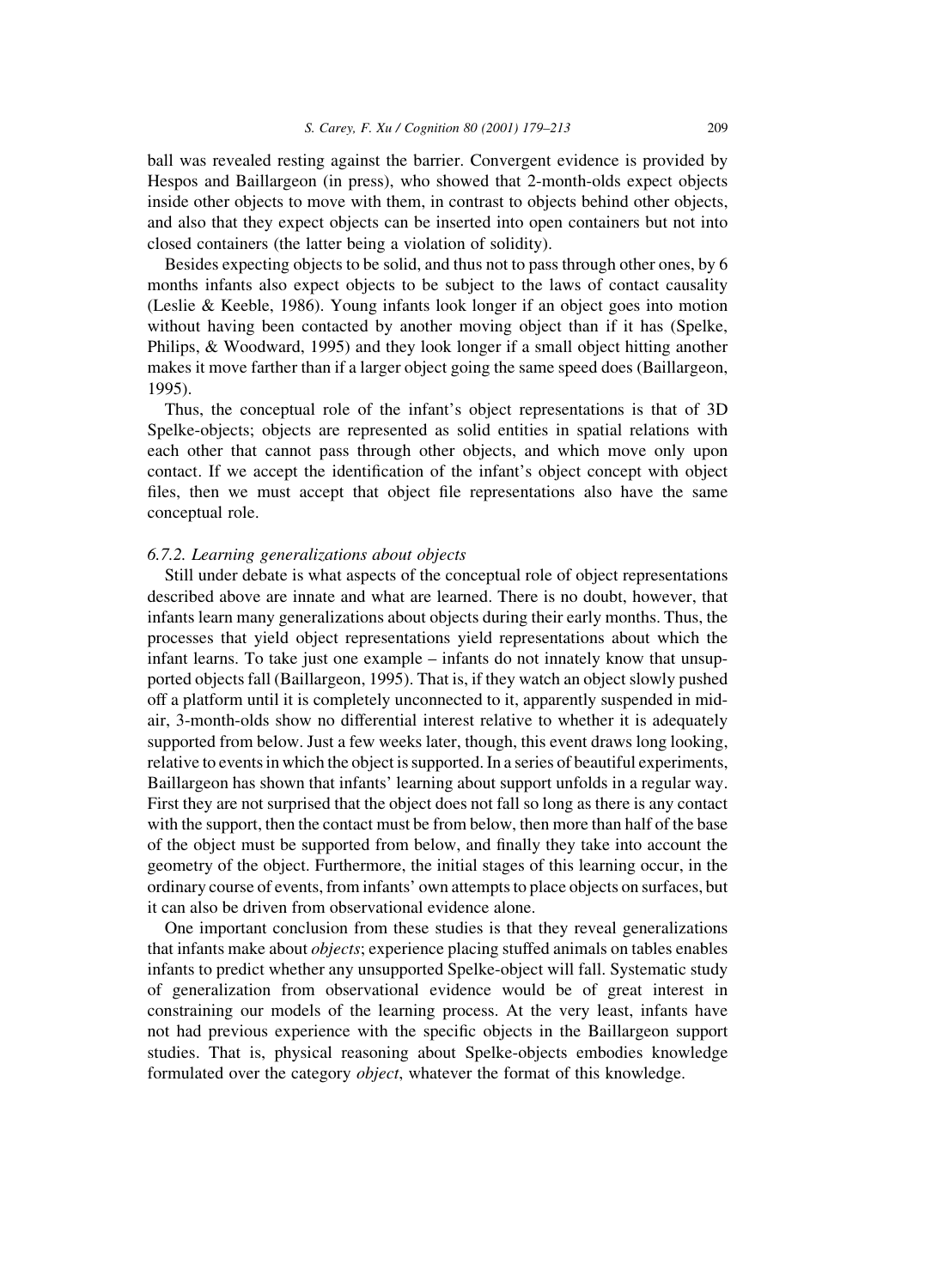### $6.8.$  Interim conclusions: what are object files symbols of?

Two lines of evidence support the conclusion that infants' object representations have Spelke-objects as their content. First, the extensions of the symbols seem to be real 3D, bounded, coherent objects. Infants do not track individuals that cannot be construed as Spelke-objects, like piles of sand or piles of blocks, or entities that shrink to nothing or explode. Infants sometimes attempt to pick up pictured objects, providing evidence that they sometimes misconstrue 2D representations of objects as Spelke-objects. And infants have cross-modal representations of individuated 3D objects; not only do the same principles specify object number, but infants map the object representations built on tactile spatiotemporal evidence to visual representations of objects. Second, studies of the conceptual role of object representations show that they support action, quantitative comparisons, and articulate physical reasoning. If we accept the identification of infants' object representations with object files, then we must correspondingly enrich our conception of the latter.

### 7. A summary overview

This paper is speculative. We do not know for sure that young infants' object representations are identical to those computed by the mid-level object-based attention system. As one reviewer pointed out, it may be that the two are quite distinct representational systems, and their similarities reflect the fact that both are designed to solve similar problems – picking out individuals and tracking them through time. Of course this is possible, but we doubt it, for the similarities we draw upon in making the identification are non-veridical. Objects do not change color and texture over the short time course in which both systems allow object representations to be updated, and there is no particular reason for the limitations on the set size of objects that may be individuated in parallel to be so similar if the systems are distinct. But these are early days in exploring the relations between the two literatures, and no doubt in many details our speculations will turn out to be wrong.

We have argued here that the discovery, if true, that young infants' object representations are the same natural kind as the object files of mid-level vision has important consequences for both literatures. Merging the two literatures brings new data to bear on very general theoretical disputes within each literature, such as the content of object representations, the relative roles of spatiotemporal, featural and kind information in object individuation and tracking, and the senses in which object representations are preconceptual and the senses in which they are conceptual.

#### Acknowledgements

The research reported here was supported by NSF grants (SBR-9712103 and SBR-951465) to S.C., and NIH B/START grant (R03MH59040-01) and NSF grant (SBR-9910729) to F.X. We thank Zenon Pylyshyn, Brian Scholl, Cristina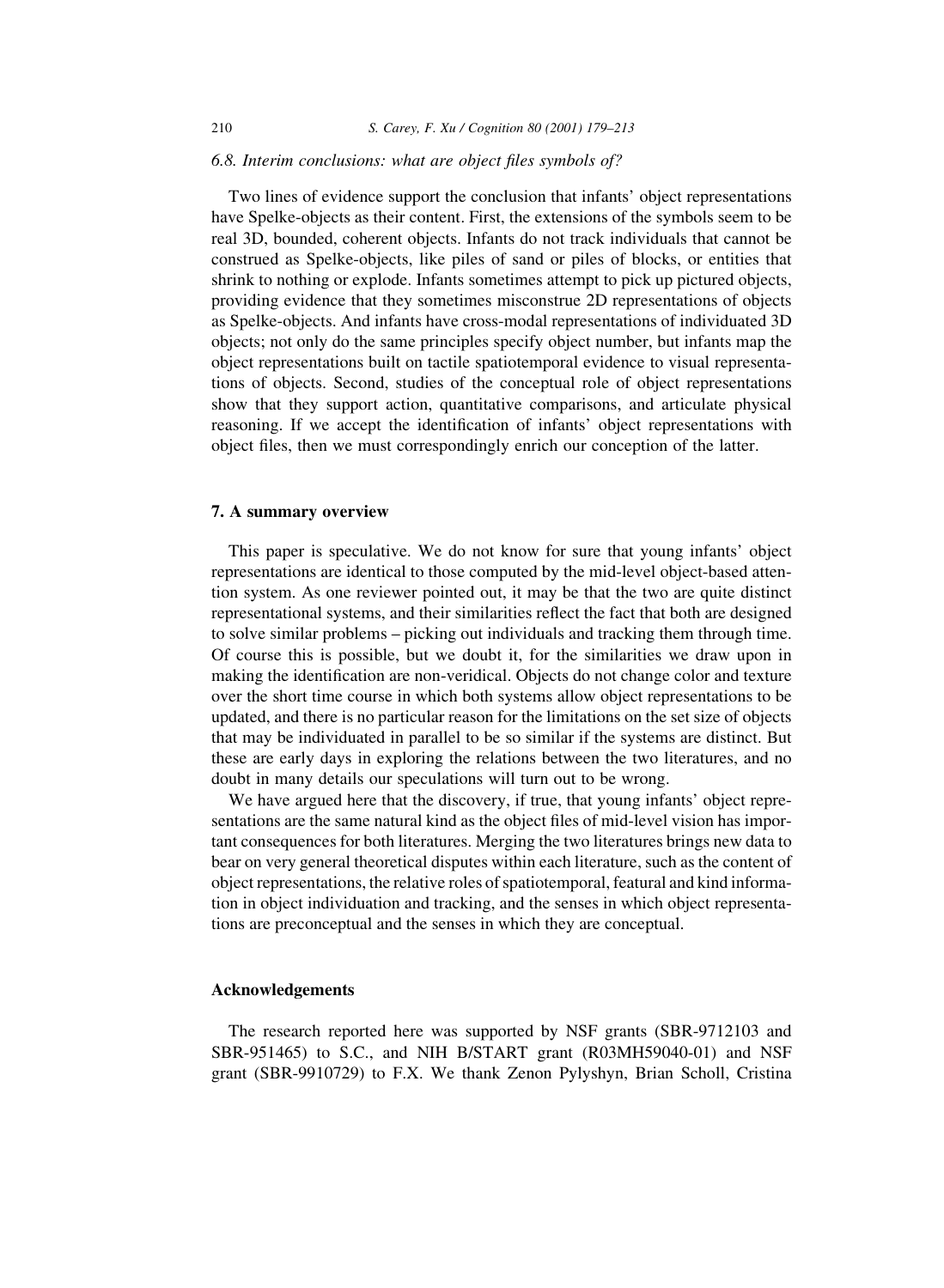Sorrentino, Joshua Tenenbaum, Gretchen Van de Walle, and two anonymous reviewers for helpful discussion and very helpful comments on an earlier draft.

### References

- Aguilar, A., & Baillargeon, R. (1999). 2.5-month-old infants' reasoning about when objects should and should not be occluded. Cognitive Psychology, 39, 116-157.
- Baillargeon, R. (1991). Reasoning about the height and location of a hidden object in 4.5- and 6.5-monthold infants. Cognition, 38, 13-42.
- Baillargeon, R. (1995). A model of physical reasoning in infancy. In C. Rovee-Collier & L. Lipsitt (Eds.), Advances in infancy research (Vol. 9, pp. 305-371). Norwood, NJ: Ablex.
- Baillargeon, R., & DeVos, J. (1991). Object permanence in young infants: further evidence. Child Development, 62, 1227-1246.
- Baillargeon, R., Miller, K., & Constantino, J. (1993). Ten-month-old infants' intuitions about addition. Unpublished manuscript, University of Illinois at Urbana, Champaign, IL.
- Balaban, M. T., & Waxman, S. R. (1997). Do words facilitate object categorization in 9-month-old infants? Journal of Experimental Child Psychology, 64, 3-26.
- Bower, T. G. R. (1974). Development of infancy. San Francisco, CA: W.H. Freeman.
- Burke, L. (1952). On the tunnel effect. *Quarterly Journal of Experimental Psychology*, 4, 121–138.
- Carey, S., & Bassin, S. (1998). When adults fail to see the trick. Adult judgments of events in an infant violation of expectancy looking time study. Poster presented at the 11th biennial meeting of the International Society for Infant Studies, Atlanta, GA.
- Carey, S., & Xu, F. (1999). Sortals and kinds: an appreciation of John Macnamara. In R. Jackendoff, P. Bloom, & K. Wynn (Eds.), Language, logic, and concepts: essays in honor of John Macnamara. Cambridge, MA: MIT Press.
- Chiang, W. C., & Wynn, K. (in press). Infants representations and teaching of objects: implications from collections. Cognition.
- Clearfield, M. W., & Mix, K. S. (1999). Number versus contour length in infants' discrimination of small visual sets. Psychological Science,  $10$  (5), 408-411.
- Dehaene, S. (1997). The number sense: how the mind creates mathematics. Oxford: Oxford University Press.
- DeLoache, J. S., Pierroutsakos, S. L., Uttal, D. H., Rosengren, K. S., & Gottlieb, A. (1998). Grasping the nature of pictures. *Psychological Science*, 9 (3), 205-210.
- Feigenson, L., Carey, S., & Hauser, M. (2001). Infants' spontaneous ordinal choices, submitted for publication.
- Feigenson, L., Carey, S., & Spelke, E. S. (in press). Infants' discrimination of number vs. continuous extent. Cognitive Psychology.

Gallistel, C. R. (1990). The organization of learning. Cambridge, MA: MIT Press.

- Gupta, A. (1980). The logic of common nouns. New Haven, CT: Yale University Press.
- Hespos, S., & Baillargeon, R. (in press). Knowledge about containment events in very young infants. Cognition.

Hirsch, E. (1982). The concept of identity. New York: Oxford University Press.

Huntley-Fenner, G., Carey, S., & Salimando, A. (2001). Objects are individuals but stuff doesn't count: perceived rigidity and cohesiveness influence infants' representation of small numbers of discrete entities, submitted for publication.

- Johnson, M. H., & Gilmore, R. O. (1998). Object-centered attention in 8-month-old infants. Developmental Science,  $1(2)$ ,  $221-225$ .
- Johnson, S. (2000). The development of visual surface perception: insights into the ontogeny of knowledge. In C. Rovee-Collier, L. Lipsitt, & H. Hayne (Eds.), Progress in infancy research (Vol. 1, pp. 113±154). Mahwah, NJ: Erlbaum.
- Kahneman, D., Treisman, A., & Gibbs, B. (1992). The reviewing of object files: object specific integration of information. *Cognitive Psychology*, 24, 175-219.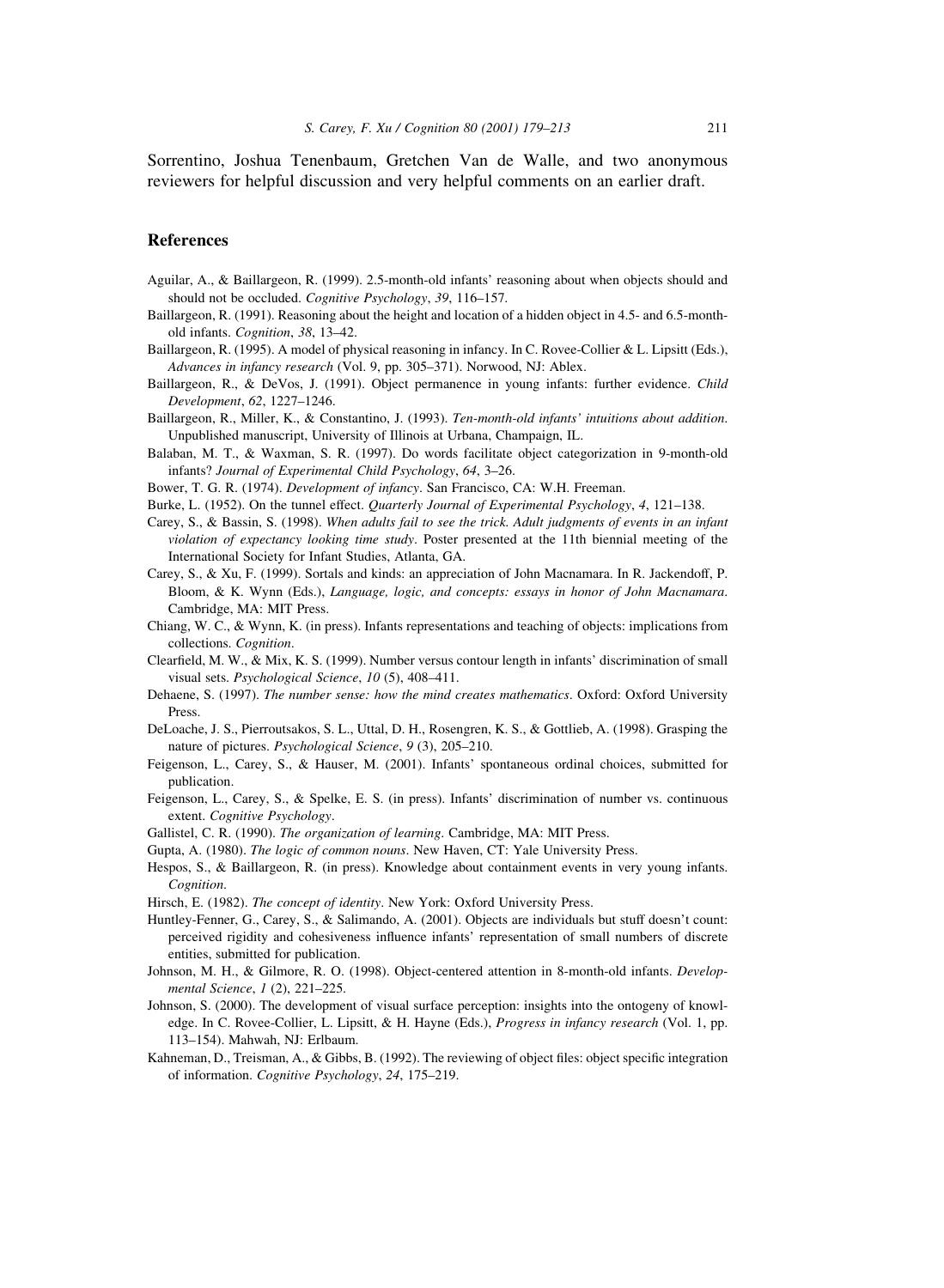- Koechlin, E., Dehaene, S., & Mehler, J. (1998). Numerical transformations in five-month-old infants. Mathematical Cognition, 3, 89-104.
- Leslie, A. M., & Keeble, S. (1986). Do six-month-old infants perceive causality? Cognition, 25, 265–288.
- Leslie, A., Xu, F., Tremoulet, P., & Scholl, B. (1998). Indexing and the object concept: developing "what" and "where" systems. Trends in Cognitive Sciences, 2 (1), 10-18.
- Macnamara, J. (1986). A border dispute: the place of logic in psychology. Cambridge, MA: MIT Press.
- Mandler, J. M. (2000). Perceptual and conceptual processes in infancy. Journal of Cognition and Development, 1, 3–36.
- Marr, D. (1982). Vision. New York: Freedman.
- Michotte, A. (1963). The perception of causality. New York: Basic Books.
- Michotte, A., & Burke, L. (1951). Une novelle enigme de la psychologie de la perception: le "donee amodalº dans l'experience sensorielle. Aces du 13 eme Congrages Internationale de Psychologie, Stockholm, pp. 179-180.
- Nakayama, K., He, Z. J., & Shimojo, S. (1995). Visual surface representation: a critical link between lower-level and higher-level vision. In S. M. Kosslyn, & D. N. Osherson (Eds.), Visual cognition (2nd ed., pp. 1-70). Cambridge, MA: MIT Press.
- Needham, A. (1998). Infants' use of featural information in the segregation of stationary objects. Infant Behavior and Development,  $21$  (1), 47-76.
- Needham, A., & Baillargeon, R. (1997). Object segregation in 8-month-old infants. Cognition, 62, 121-149.
- Needham, A., & Baillargeon, R. (1998). Effects of prior experience on 4.5-month-old infants' object segregation. Infant Behavior and Development, 21 (1), 1-24.
- Needham, A., & Baillargeon, R. (2000). Infants' use of featural and experiential information in segregating and individuating objects: a reply to Xu, Carey, & Welch (1999). Cognition, 74, 255-284.
- Needham, A., Baillargeon, R., & Kauffman, L. (1997). Object segregation in infancy. In C. Rovee-Collier, & L. Lipsitt (Eds.), Advances in infancy research (Vol. 11, pp. 1±39). Greenwich, CT: Ablex.
- Peterson, M. A. (1994). Object recognition processes can and do operate before figure-ground organization. Current Directions in Psychological Science, 3 (4), 105-111.
- Peterson, M. A., de Gelder, B., Rapcsak, S. Z., Gerhardstein, P., & Bachoud-Levis, A. (in press). A double dissociation between conscious and unconscious object recognition processes revealed by figureground segregation. Vision Research.
- Peterson, M. A., & Gibson, B. (1993). Shape recognition inputs to figure-ground organization in threedimensional displays. Cognitive Psychology, 25, 383-429.
- Piaget, J. (1954). The construction of reality in the child. New York: Basic Books.
- Pylyshyn, Z. W. (2001). Visual indexes, preconceptual objects and situated vision. Cognition, this issue, 80, 127-158.
- Quine, W. V. O. (1960). Word and object. Cambridge, MA: MIT Press.
- Scholl, B. J. (2001). Objects and attention: the state of the art. Cognition, this issue,  $80$ ,  $1-46$ .
- Scholl, B. J., & Leslie, A. M. (1999). Explaining the infant's object concept: beyond the perception/ cognition dichotomy. In E. Lepore, & Z. Pylyshyn (Eds.), What is cognitive science? (pp. 26–73). Oxford: Blackwell.
- Scholl, B. J., & Pylyshyn, Z. W. (1999). Tracking multiple items through occlusion: clues to visual objecthood. Cognitive Psychology, 38, 259-290.
- Scholl, B. J., Pylyshyn, Z. W., & Feldman, J. (2001). What is a visual object? Evidence from target merging in multi-element tracking. *Cognition*, this issue, 80, 159-177.
- Scholl, B. J., Pylyshyn, Z. W., & Franconeri, S. L. (2001). The relationship between property-encoding and object-based attention: evidence from multiple-object tracking, submitted for publication.
- Simon, T. J. (1997). Reconceptualizing the origins of number knowledge: a "non-numerical" account. Cognitive Development, 12, 349-372.
- Simon, T., Hespos, S., & Rochat, P. (1995). Do infants understand simple arithmetic? A replication of Wynn (1992). Cognitive Development, 10, 253-269.
- Slater, A., Johnson, S. P., Brown, E., & Badenoch, M. (1996). Newborn infants' perception of partly occluded objects. Infant Behavior and Development, 19, 145-148.
- Spelke, E. S. (1996). Initial knowledge: six suggestions. *Cognition*, 50, 431–445.